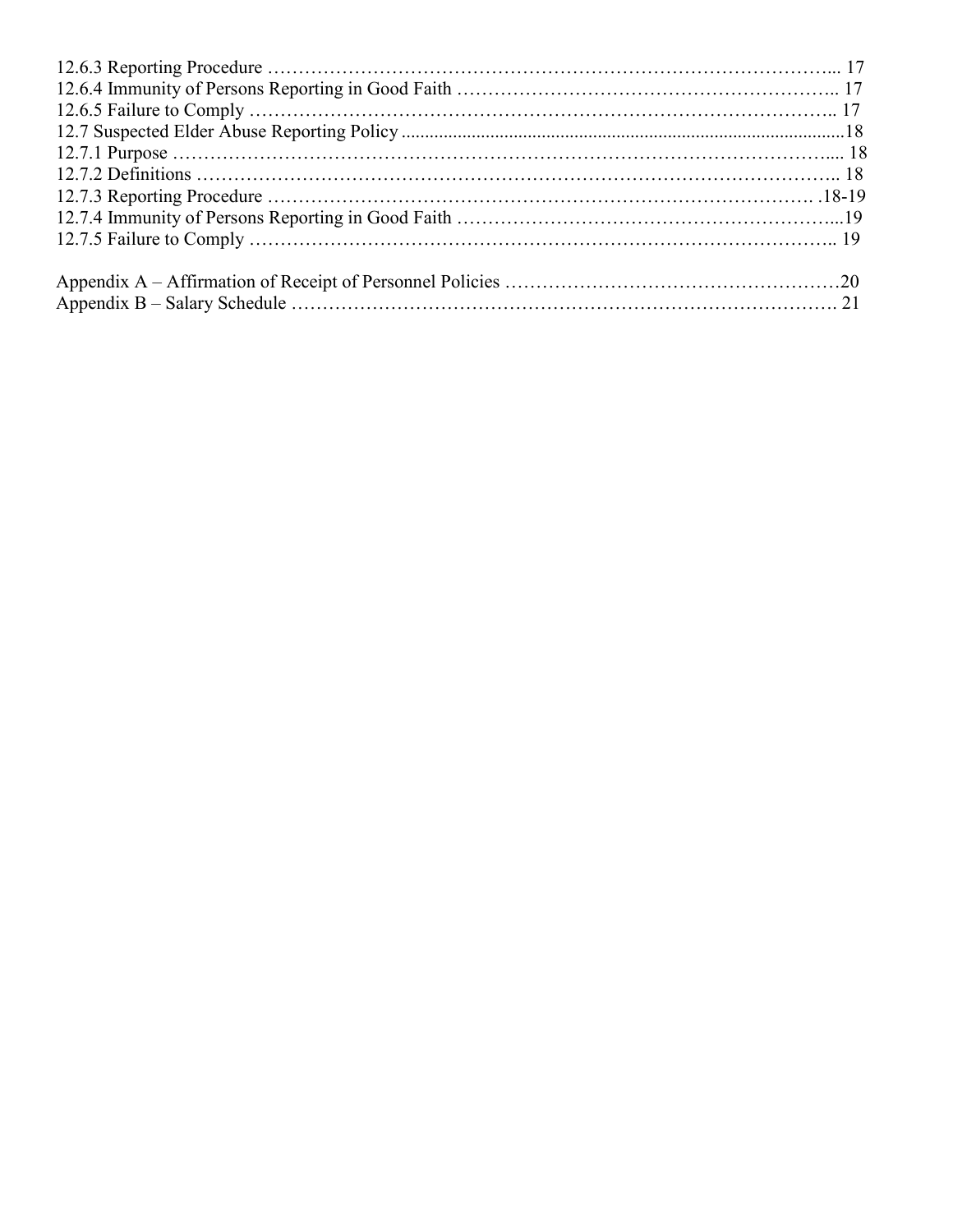#### Ione Library District Personnel Policies Pg 1

## **1 Introduction**

#### **1.1 Purpose**

The purpose of the Personnel Policies is to provide systematic and equitable procedures and regulations to guide and inform employees on all general matters relating to their employment with Ione Library District (the "District").

#### **1.2 Application**

These Personnel Policies apply to all employees, with exceptions noted for temporary and part-time employees. In the event of a conflict between these policies and State or Federal law, the ordinance or law will apply. In all other cases, these policies will apply. *Created: 6/25/15 Last revised: 6/25/15 Last reviewed: 11/15/17*

#### **1.3 Distribution**

The Board of Directors shall provide each employee at time of employment with a copy of these policies and any amendments and shall make a record of receipt as provided in Appendix A – Affirmation of Receipt of Personnel Policies. *Created: 6/25/15 Last revised: 6/25/15*

**2 Non-Discrimination**

#### **2.1 Equal Employment Opportunity**

It is the policy of the District to treat applicants and employees equally without regard to gender, gender identity, sexual orientation, race, color, religion, veteran status, national origin, ancestry, age, marital status, family relationship, political affiliation, or physical or mental disability or which, with reasonable accommodation, does not prevent the employee from adequately performing the essential functions of the position, or any other basis prohibited by local, State or Federal law, except where bona fide occupational qualifications exist.

Any alleged act or complaint of discrimination on the part of any District employee should be reported to the Library Board of Directors for appropriate investigation and action. *Created: 6/25/15 Last revised: 6/25/15*

**3 Harassment**

#### **3.1 Generally**

It is the intent of the District to provide a work environment free from harassment. *Created: 6/25/15 Last revised: 6/25/15*

*Last reviewed: 11/15/17*

*Last reviewed: 11/15/17*

### **3.2 Library Board of Directors Responsibility**

The Library Board of Directors is responsible to ensure that unlawful harassment does not occur in the workplace. Any employee who believes s/he is the subject of unlawful harassment should report the complaint to the Library Board of Directors for appropriate investigation and action. *Created: 6/25/15 Last revised: 6/25/15*

 *Last reviewed: 11/15/17*

*Last reviewed: 11/15/17*

#### *Created: 6/25/15 Last revised:6/25/15 Last reviewed: 11/15/17*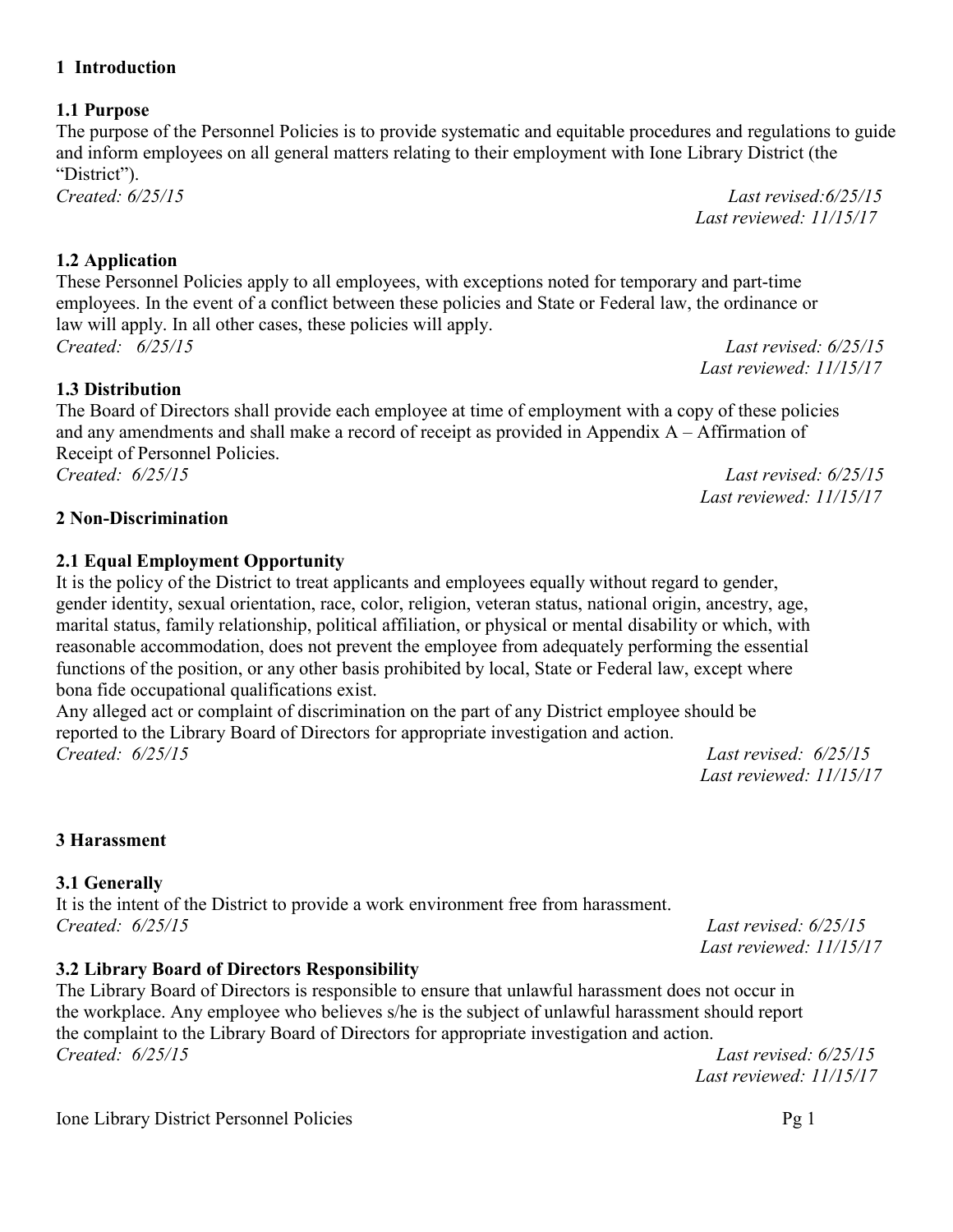#### **4 Recruitment, Selection, and Training**

#### **4.1 Method of Hire**

The Library Board of Directors, or designee, shall publish vacancies, accept applications, and interview applicants.

They shall hire the most suitable candidate based on the following criteria:

- a. Level of training and education relative to the position;
- b. Extent of previous work experience relevant to the position;
- c. Applicant's mental and physical fitness to perform the functions of the position;
- d. Information placed on application, quality of application regarding completeness, aptness, neatness, and accuracy.
- e. Verification of past employment;
- f. Responses of references provided by applicant;
- g. A written examination or other demonstration of job-related skills prior to employment at employer's discretion;
- h. Pass a background check to be conducted by SDAO; and
- i. Oral interview.

*Created: 6/25/15 Last revised: 6/25/15*

#### **4.2 Unsolicited applications**

The District accepts unsolicited applications when there are no open positions. Unsolicited applications will be kept on file for six months and will be considered if any positions open during that time.

#### **4.3 Training**

The Library Board of Directors or designee shall familiarize new employees with their obligations and rights. *Created: 6/25/15 Last revised: 6/25/15 Last reviewed: 11/15/17*

#### **5 Attendance**

#### **5.1 Generally**

All employees shall report to work at their assigned starting time and cease work at their designated quitting time unless otherwise authorized by the Library Board of Directors or designee. All employees are expected to notify their supervisor as promptly as possible in the event they will not arrive when expected. Fill in librarians will be called on a rotational basis in order of hire. *Created: 6/25/15 Last revised: 6/25/15*

 *Last reviewed: 11/15/17* Last revised: 9/24/18

#### **5.2 Unauthorized Absence**

An employee who is absent from work for three consecutive working days without authorization, except for unavoidable situations or emergencies, will be considered to have abandoned his/her job as of the last day of active employment. If the fill-in librarian fails to work the hours they have scheduled they may be removed from the rotation list at the Board's discretion, and as advised by the librarians. *Created: 6/25/15 Last revised: 6/25/15*

*Last reviewed: 9/23/19*

#### **5.3 Records**

The District shall maintain accurate records of employee attendance and review them each pay period prior to compensation disbursement.

## *Last reviewed: 11/15/17 Last revised 11/26/18*

*Created: 6/25/15 Last revised: 6/25/15 Last reviewed: 11/15/17*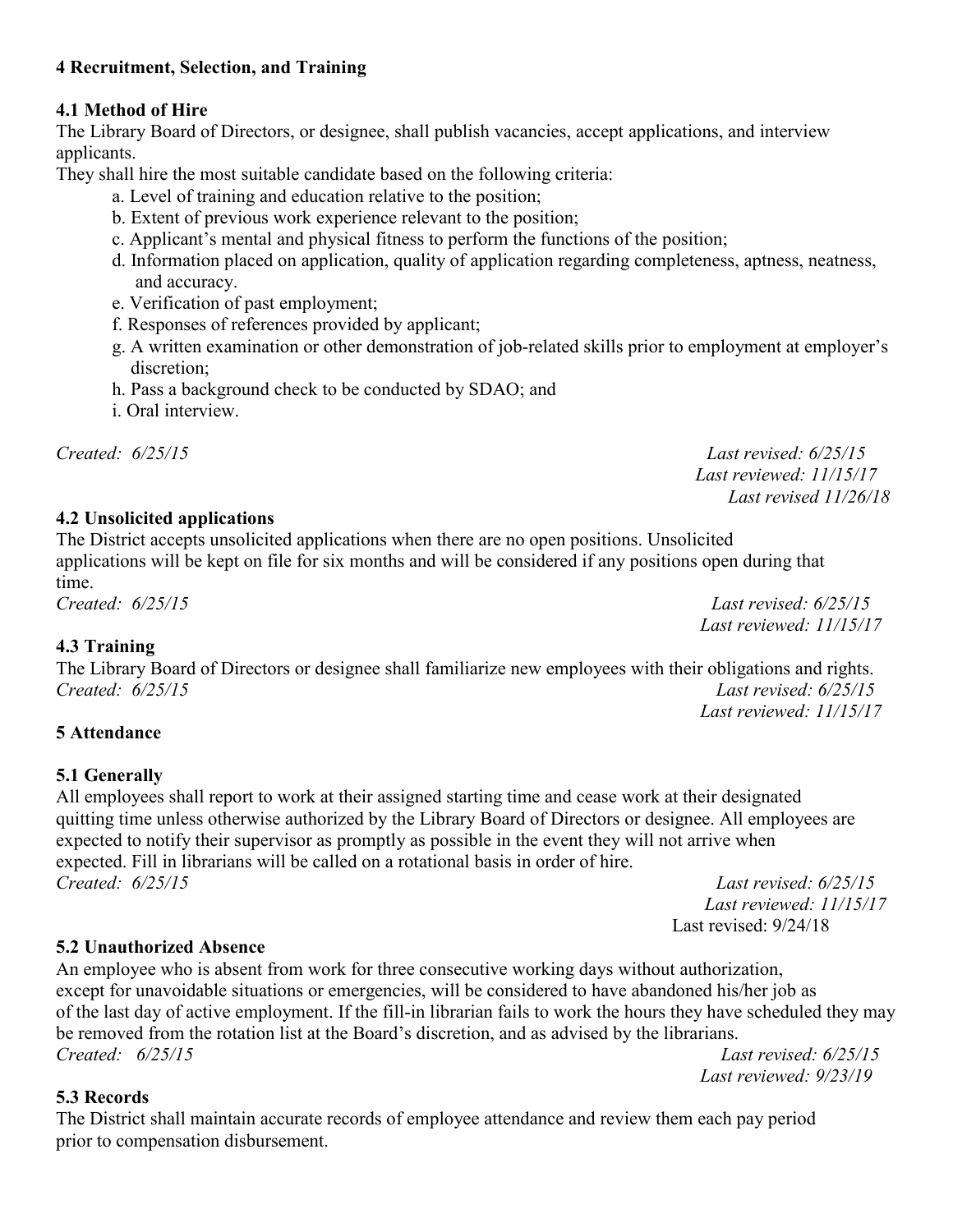Ione Library District Personnel Policies p.2 **6 Personnel Records**

#### **6.1 Maintenance/Content**

Personnel records are maintained on all District employees and are the property of the District. The personnel record shall show the employee's name, title of position, job description, salary, change in employment status, training received and other such information affecting employment status and forms as may be required by law. In addition, the records may contain but not be limited to: employment application, W-4 and Employment Eligibility Verification, examination materials, personnel action forms, performance appraisals, disciplinary actions, and records relating to benefits. *Created: 6/25/15 Last revised: 6/25/15*

*Last reviewed: 11/15/17*

*Last reviewed: 11/15/17*

#### **6.2 Access**

The official personnel file is confidential and shall be accessible only to the following:

- 1. Employee;
- 2. Library Board of Directors;
- 3. Employee's supervisor;
- 4. The Board of Directors, with majority vote;
- 5. Other persons or agencies under the requirements of a court order.

*Created: 6/25/15 Last revised: 6/25/15*

#### **6.3 Written Statements**

Employees may include a written statement of explanation or rebuttal to any material placed in their file. Any disciplinary action shall be in writing and signed by both the employee and Library Director. No material reflecting critically upon the employee may be placed in any employee personnel file that does not bear the signature of the employee or a statement by the Library Board of Directors that the employee has seen the material and been provided a copy. *Created: 6/25/15 Last revised: 6/25/15*

 *Last reviewed: 11/15/17*

#### **6.4 Requests for Personnel Information**

All requests for information regarding the employment status or performance of past or present District employees shall be given to the Library Board of Directors *Created: 6/25/15 Last revised: 6/25/15*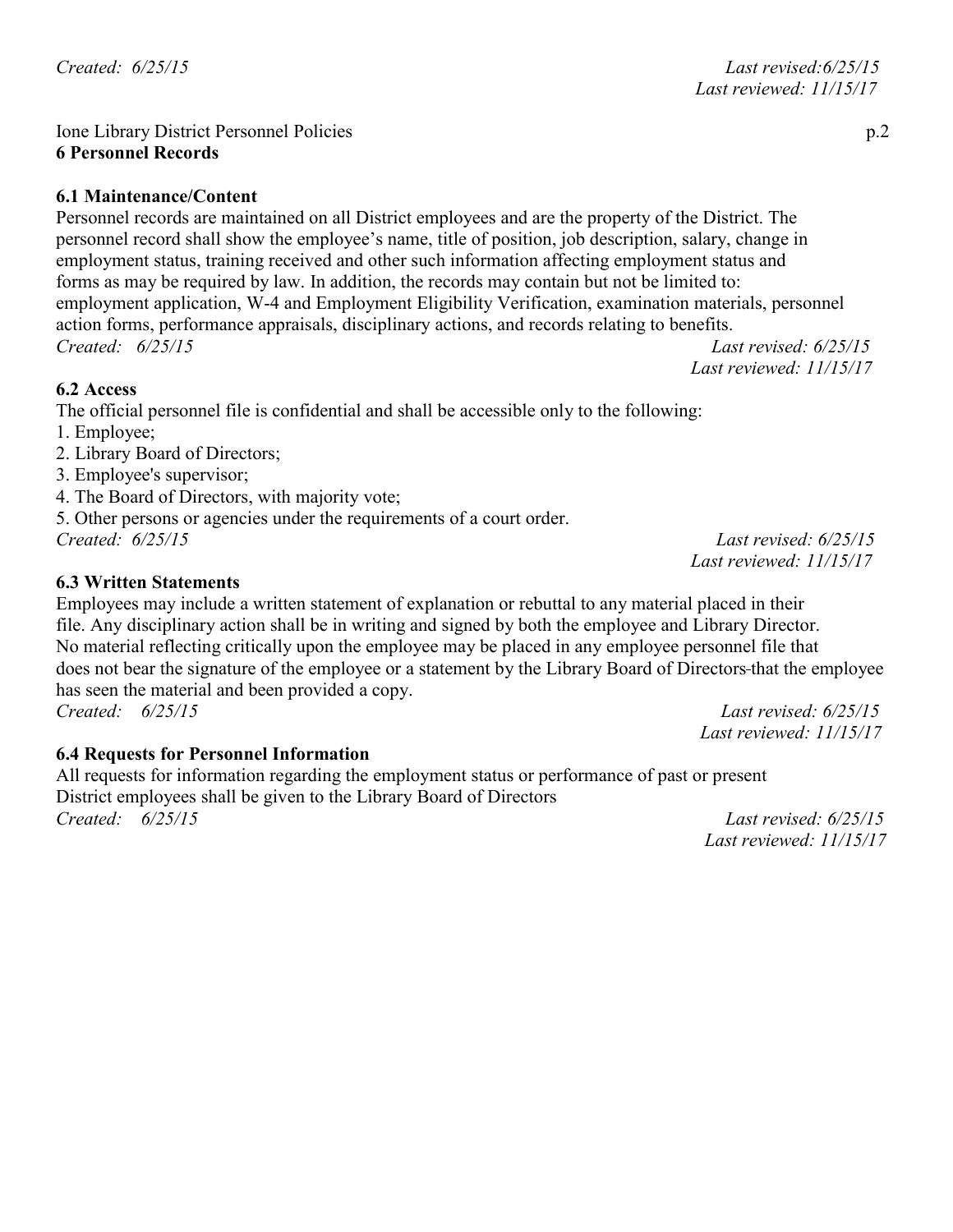#### Ione Library District Personnel Policies p.3 **7 General Provisions**

#### **7.1 Behavior in the Workplace**

Employees are encouraged to exhibit the following professional behavior:

- 1. Promote the District's mission, vision, and values ;
- 2. Be familiar with library policy as regards to the Library Bill of Rights, the Freedom to Read Statement, and the general objectives of the District;
- 3. Render accurate, unbiased, and courteous responses to all requests for assistance;
- 4. Practice public-focused work principles;
- 5. Protect each user's right to privacy with respect to information sought or received and materials or services used;
- 6. Maintain your own efficiency in accordance with the District job description and standard of performance;
- 7. Avoid situations in which personal interests might be served or financial benefits gained at the expense of patrons, colleagues, or the District;
- 8. Properly use and care for all District properties, equipment, and materials;
- 9. Maintain a neat and clean personal appearance;
- 10. Refrain from the use of language which might offend public sensibilities;

11. Treat the public and fellow employees with courtesy and respect.

*Created: 6/25/15 Last revised: 6/25/15 Last reviewed: 11/15/17*

#### **7.2 Problem Solving Procedures**

Problems regarding assignments or the ability to perform one's duties or unresolved interpersonal problems shall be brought to the attention of the Library Board of Directors for direction and resolution. *Created: 6/25/15 Last revised: 6/25/15 Last reviewed: 11/15/17*

#### **7.3 Mileage Compensation**

Any employee using a private vehicle to perform District duties will be compensated at the current Federal Standard Mileage Rate as determined by the Internal Revenue Service for use of a private vehicle in the conduct of District business, providing such use has been authorized in advance.<br>Created:  $6/25/15$ *Created: 6/25/15 Last revised: 6/25/15*

#### **7.4 Per Diem Rates**

While traveling on District business, employees shall be compensated at the current rates established by the federal General Services Administration for the area in which the travel occurs. If travel begins after 8.00a, breakfast per diem will not be granted. If travel ends before 5.00p, dinner per diem will not be granted. All meals included in conference/workshop, lodging, or other registration costs cannot be counted toward per diem.

*Created: 6/25/15 Last revised: 6/25/15*

#### **7.5 Selling and Peddling on District Property**

No peddling, soliciting or sale for charitable or other purposes, except as is promoted by the District itself under authority from the Board of Directors, shall occur at any time with or among the public. *Created: 6/25/15 Last revised: 6/25/15 Last reviewed: 11/15/17*

#### **7.6 Cost Consciousness**

Employees shall practice every economy possible in the discharge of their duties and are encouraged

*Last reviewed: 11/15/17*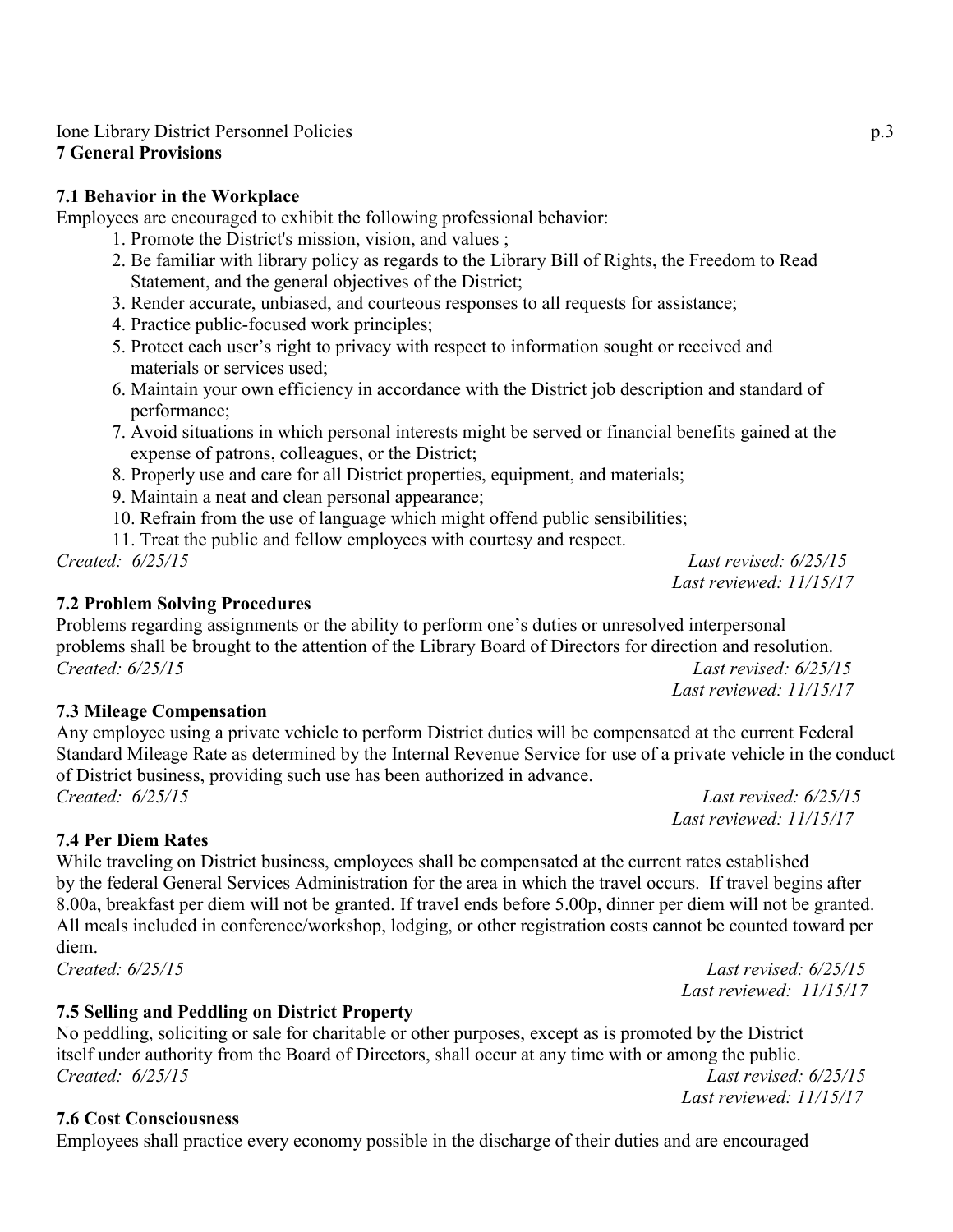to recommend work procedures which will result in a cost saving or improved service to the public. *Created: 6/25/15 Last revised: 6/25/15*

Ione Library District Personnel Policies p.4

#### **7.7 Work Schedules**

Work schedules shall be established, maintained, and adjusted by the Library Board of Directors or designee as is necessary for the optimum performance of the District's mission. Every effort shall be made to be equitable and considerate in assigning duty hours, but in all cases the decision of the Library Board of Directors shall be final. *Created: 6/25/15 Last revised: 6/25/15*

#### **7.8 Holiday Closures**

The Ione Public Library shall be closed on the following holidays:

- New Year's Eve Day: December 31
- New Year's Day: January 1
- Memorial Day: Last Monday in May
- Independence Day: July 4
- Labor Day: First Monday in September
- Thanksgiving Day: Fourth Thursday in November
- Day After Thanksgiving Day
- Christmas Eve Day: December 24
- Christmas Day: December 25

#### **7.9 Emergency Closures**

If, due to weather emergencies or other special circumstances, a branch must be closed, employees will be paid for their regularly scheduled hours.<br>Created:  $6/25/15$ 

*Created: 6/25/15 Last revised: 6/25/15 Last reviewed: 11/15/17*

#### **7.10 Overtime**

The Library Board of Directors shall have the right to assign overtime work as required in the manner deemed to be the most advantageous and consistent with the requirements of library service and of public interest. No overtime shall be worked without pre-approval by the Library Board of Directors or designee. Overtime shall be considered as time worked in excess of forty hours during any workweek. Any schedule in which the hours worked exceed eight in any one day but no more than forty hours in any week must be mutually acceptable to both the employee and the Library Board of Directors and do not constitute overtime.

Unless specifically exempt, employees will be paid one and one-half times the employee's regular rate of pay for each hour of overtime worked or receive time off with pay at the rate of one and one-half hours for each hour of overtime worked. Overtime shall be computed to the nearest quarter hour (15 minutes). If cash is the compensation for overtime worked, it must be provided at the end of the pay period during which the overtime was worked. *Created: 6/25/15 Last revised: 6/25/15*

*Last reviewed: 11/15/17*

 *Last reviewed: 11/15/17*

*Created: 6/25/15 Last revised: 6/25/15 Last reviewed: 11/15/17*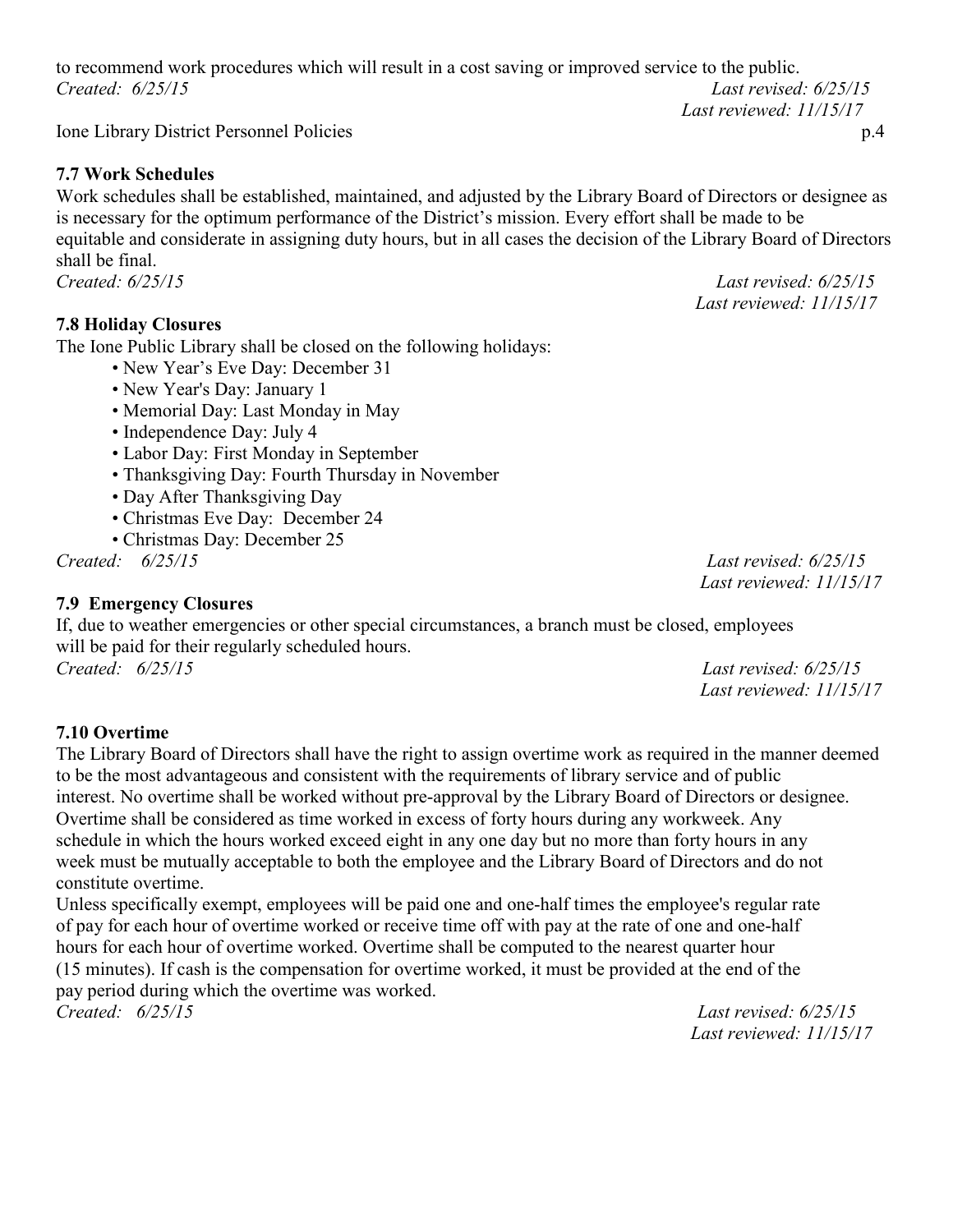#### Ione Library District Personnel Policies p.5 **8 Employee Status/Discipline**

#### **8.1 Evaluation**

All employees shall be evaluated, using standard personnel evaluation forms prescribed by the Library Board of Directors. All new employees shall be evaluated before the end of their trial period, and each regular or permanent employee shall be evaluated at least once each year near the anniversary date of their initial hiring. *Created: 6/25/15 Last revised: 6/25/15*

#### **8.2 Resignation**

To resign in good standing, an employee shall give the Library Board of Directors two weeks written notice prior to the last day of employment. This provision may be waived in the case of extenuating circumstances. The employee does not have the right to revoke the resignation once submitted, but may do so at the discretion of the Library Board of Directors

*Created: 6/25/15 Last revised: 6/25/15 Last reviewed: 11/15/17*

*Last reviewed: 11/15/17*

#### **8.3 Discharge**

When circumstances so warrant, an employee may be involuntarily discharged by the Library Board of Directors.

The Library Board of Directors shall not discharge an employee without first consulting legal counsel and the District's liability insurer.

A letter of discharge stating the reason for same shall be given to the employee with a copy for the personnel file. Said notice shall be given to the employee fourteen days prior to the last day of work except for reasons warranting immediate dismissal. The employee shall be paid all wages and other compensation due before the close of the last day of work.

Immediate discharge may be made for the following reasons. These are only examples of causes and are not intended to limit the District's right to terminate immediately for serious misconduct, or when it is in the District's best interests.

- 1. Drinking of alcoholic beverages or other substance abuse while on duty;
- 2. Malicious destruction of District property;
- 3. Theft of District property;

4. Committing physical violence against a coworker or patron in an instance not deemed to be self-defense.

5. Intentional falsification of application for employment or of any District records.

An employee may be discharged for reasons of disability when the employee cannot perform the required duties because of physical or mental impairment. In such cases, said termination must be supported by medical evidence. Said termination shall be made only after all accrued sick and vacation leave have been used.

If an employee dies, all fringe benefits terminate on their date of death. *Created: 6/25/15 Last revised: 6/25/15*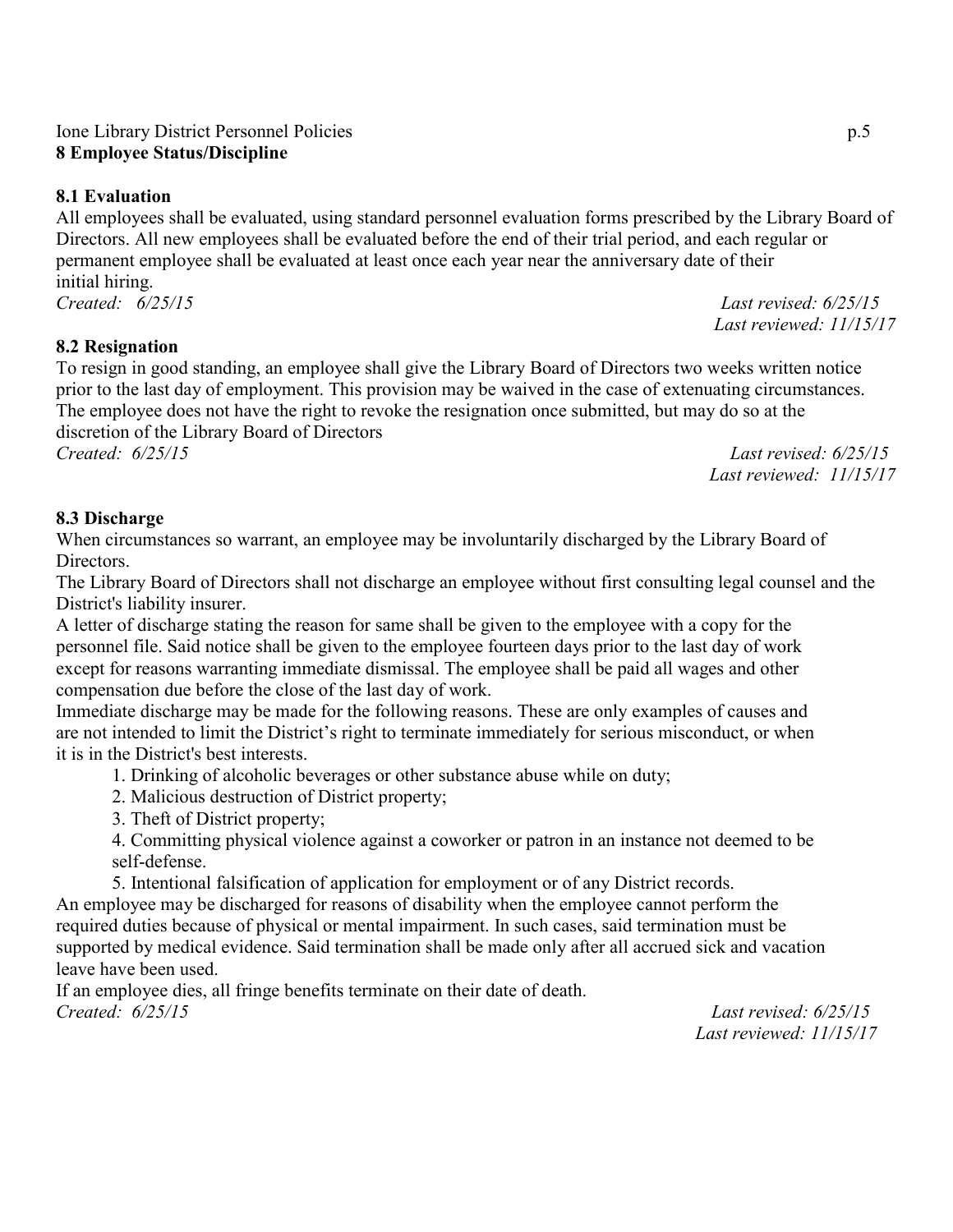#### Ione Library District Personnel Policies p.6 **9 Classification plan**

#### **9.1 Job Descriptions**

The District shall maintain a job description for every separate classification of employee. The job description shall have a specification that includes a concise, descriptive title and a description of the duties and responsibilities of the classification. The job description may not include all of the duties to be performed and is not intended to replace detailed work assignments.

A job description in a classification may be amended as to specific responsibilities for a given employee, in order to define the terms of hire or change of duty and to place in employee's personnel file, so long as such responsibilities are among those of the classification in general. *Created: 6/25/15 Last revised: 6/25/15*

**9.2 Reclassification**

Positions may be reclassified whenever duties of the position change materially, provided the reclassification can be accomplished within the budget and such reclassification is approved by the Board of Directors. *Created: 6/25/15 Last revised: 6/25/15*

#### **9.3 New Classification**

A new position may be created when no current classification exists which adequately comprises all the duties expected and desired of an employee. Such a classification need not be filled, but only defines a specific combination of duties and level of responsibility.

The creation of a new classification may only be authorized by the Board of Directors. *Created: 6/25/15 Last revised: 6/25/15*

#### **9.4 Maintenance of the Classification Plan**

The Library Board of Directors is responsible for maintaining job descriptions through periodic review. *Created: 6/25/15 Last revised: 6/25/15 Last reviewed: 11/15/17*

*Last reviewed: 11/15/17*

 *Last reviewed: 11/15/17*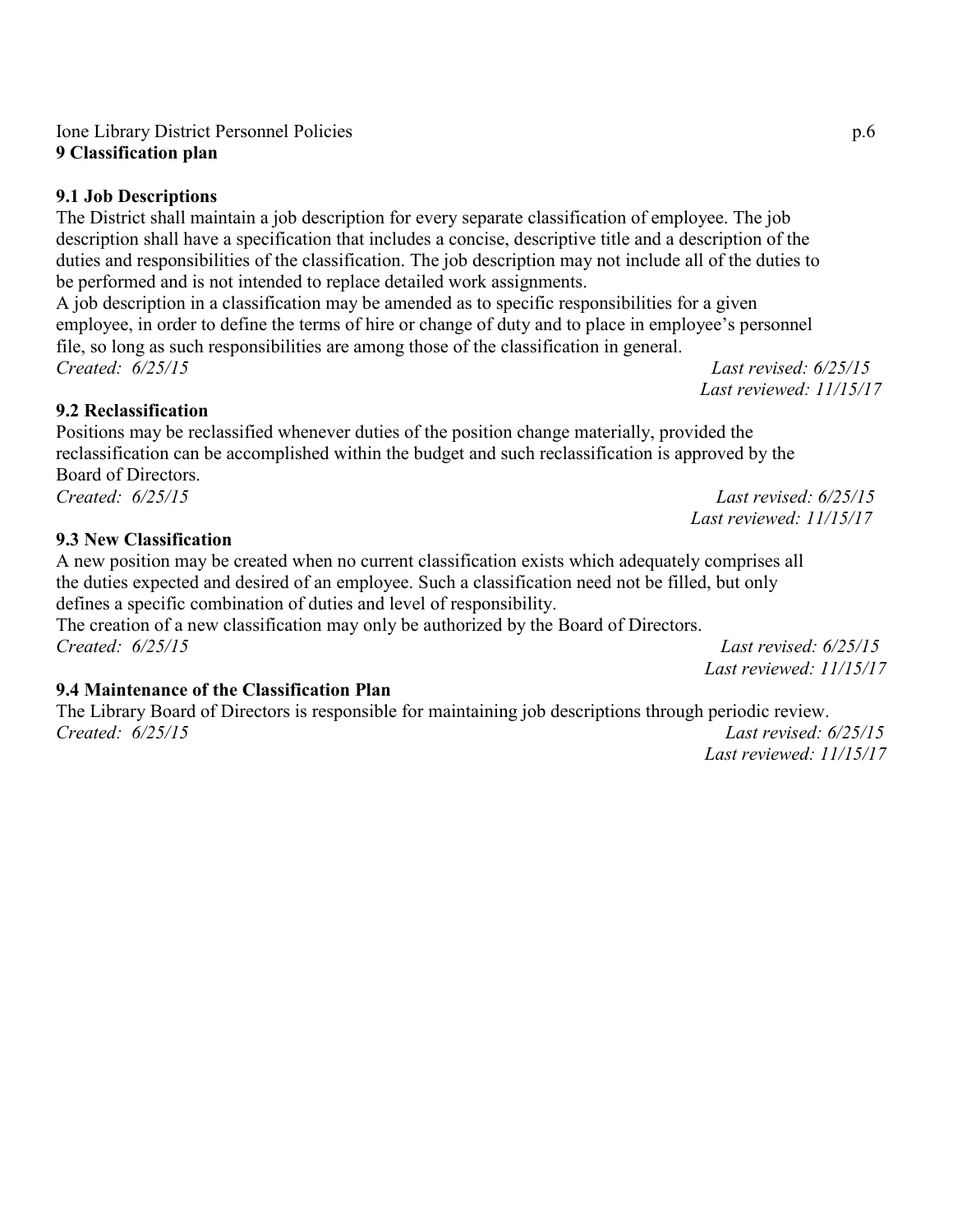#### Ione Library District Personnel Policies p.7 **10 Compensation**

#### **10.1 Wages**

Employees shall be paid in accordance with the salary or hourly wage determined by their classification, according to the established pay schedule in Appendix B - Salary Schedule, and in no case less than the applicable minimum wage law requires.

Job classification salary schedules provide for step increases in grade, for which an employee is eligible on each annual anniversary following successful completion of the trial period. Such step increases are not automatic, but are granted as a proper recognition for exceptional job performance and growth, as determined by the Library Board of Directors, provided that funds are available. *Created: 6/25/15 Last revised: 6/25/15*

#### **10.2 Attachments and Garnishments**

The District will honor only those attachments and garnishments as they are required by law. An employee does not have any recourse for removing these through the District, but must apply directly to the legal entity filing such attachment or garnishment. *Created: 6/25/15 Last revised: 6/25/15 Last reviewed: 11/15/17*

#### **10.3 Appointee Compensation**

Upon initial appointment to a position, the employee shall receive the minimum salary for the class to which the position is allocated. However, in cases when unusual difficulty in filling a vacancy is experienced, or when the appointee is exceptionally qualified, the Library Board of Directors may cause the appointment to be made at a salary level above the minimum, but not more than the maximum, for the class.

#### **10.4 Cost of Living Increase**

Adjustments for cost-of-living for all employees will be considered annually by the District during the budgeting process. Such cost of living increases are not automatic, but are granted by the Library Board of Directors depending on budgetary and other considerations.<br>Created:  $6/25/15$ 

*Created: 6/25/15 Last revised: 6/25/15 Last reviewed: 11/15/17*

*Last reviewed: 11/15/17*

*Created: 6/25/15 Last revised: 6/25/15 Last reviewed: 11/15/17*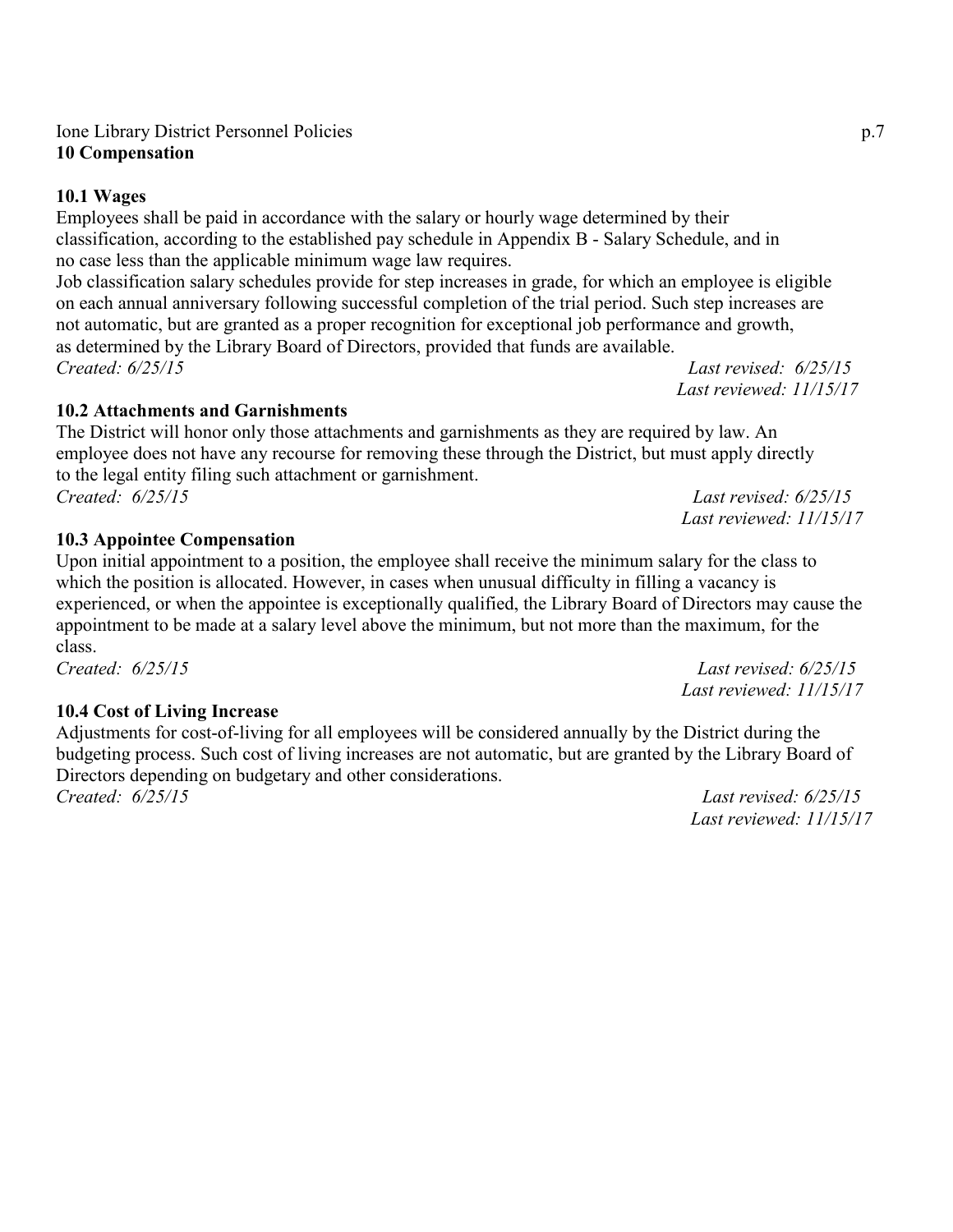#### Ione Library District Personnel Policies p.8 **11 Benefits and Leave**

#### **11.1 Generally**

The District will adhere to all applicable state and federal laws regarding leave and benefit rights. *Created: 6/25/15 Last revised: 6/25/15 Last reviewed: 11/15/17*

#### **11.2 Definitions**

Benefits are those compensations paid or partially paid on behalf of a qualified employee and are authorized at any time by the Board of Directors which are in addition to an employee's salary. They include but are not limited to health care benefits, vacation, sick leave, holidays, and retirement benefits. See individual benefits addressed further in this article.

Unemployment coverage is provided by the District per ORS 657. *Created: 6/25/15 Last revised: 6/25/15*

**11.3 Distribution of Costs**

The percentage of the costs of benefits provided to eligible employees shall be determined by the requirements of the operative benefit plan and the Board of Directors. Any Board resolution which alters the benefit compensation package shall be made known in writing to affected employees within thirty days of such action.

A benefit package is not a contractual right and may be altered at any time by the Board of Directors. Decisions affecting a package may be based on equity, change in benefit costs, and budget considerations. It is the Board of Directors' policy to provide the maximum benefit package possible to attract and retain a skilled work force. *Created: 6/25/15 Last revised: 6/25/15*

*Last reviewed: 11/15/17*

*Last reviewed: 11/15/17*

## **11.4 Vacation Leave**

Special leave will be considered on a case-to-case basis by the Library Board of Directors. *Created: 6/25/15 Last revised: 6/25/15 Last reviewed: 11/15/17*

#### **11.5 Bereavement Leave**

All employees shall receive up to three days of paid leave in the event of a death in the immediate family, defined as spouse, parent, sibling, child, grandparent, mother- or father-in-law, stepchildren, or domestic partner. *Created: 6/25/15 Last revised: 6/25/15*

#### **11.6 Holidays**

Paid holidays will be based on hours normally scheduled. *Created: 6/25/15 Last revised: 6/25/15*

*Last reviewed: 11/15/17*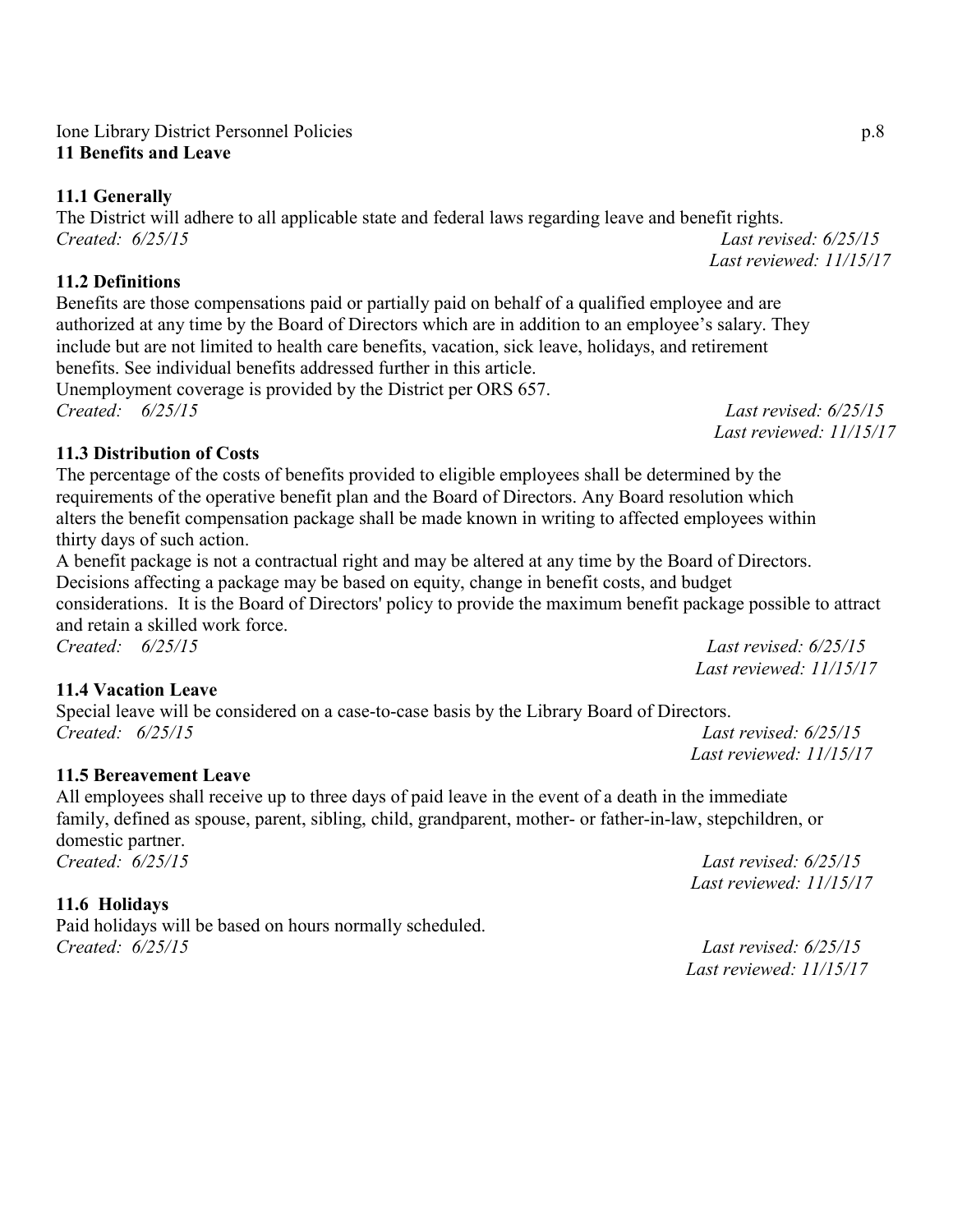#### **11.7 Jury and Witness Duty**

If an employee is called for jury duty or subpoenaed to appear as a witness in court, the employee shall notify his/her supervisor and show a copy of the jury duty summons. Arrangements will be made to reassign work and time off will be granted. Employees are expected to report for work at the District when not selected for a jury on any day the employee is scheduled to work, or when jury duty requires only a partial day's service.

All employees are eligible for paid jury and witness duty. They will be compensated based on the employee's base pay rate times the number of hours the employee would otherwise have worked on the day of absence.

Any compensation for jury duty will be signed over to the District. Employees may retain any amount the court compensates for travel expenses.

*Created: 6/25/15 Last revised: 6/25/15 Last reviewed: 11/15/17*

#### **11.8 Workers' Compensation**

The District provides comprehensive Workers' Compensation insurance to employees. This program covers any injury or illness sustained in the course of employment that requires medical, surgical, or hospital treatment. Subject to applicable legal requirements, Workers' Compensation provides benefits after a short waiting period or, if the employee is hospitalized, immediately.

Employees who sustain work-related injuries or illnesses should inform their supervisor immediately. No matter how minor an on-the-job injury may appear, it is important that it be reported immediately. This will enable an eligible employee to qualify for coverage as quickly as possible.

Neither the District nor the insurance carrier will be liable to pay Workers' Compensation for injuries that occur during an employee's voluntary participation in any off-duty recreational, social, or athletic activity sponsored by the District.<br>Created:  $6/25/15$ 

*Created: 6/25/15 Last revised: 6/25/15 Last reviewed: 11/15/17*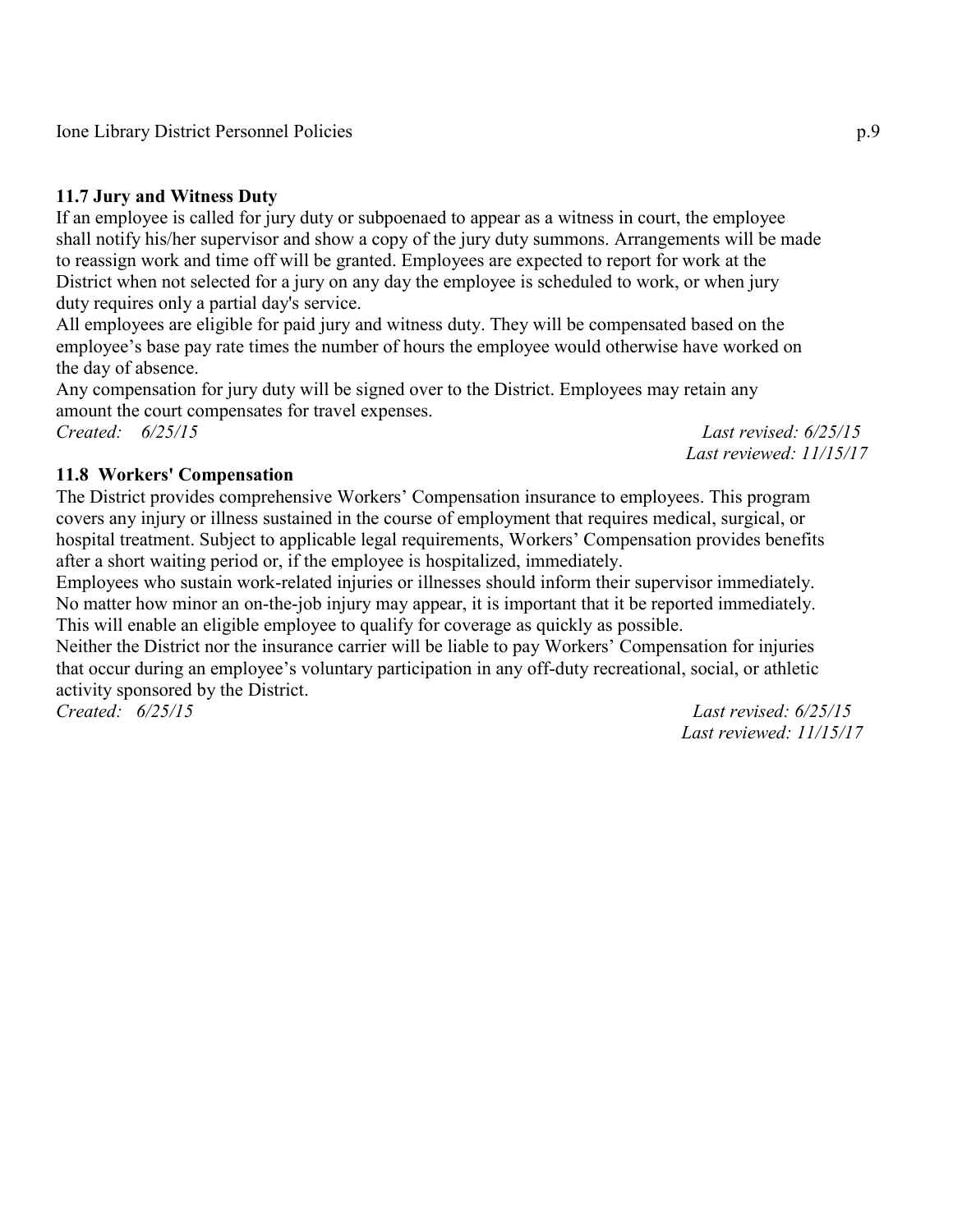#### Ione Library District Personnel Policies p.10 **12 Safety and Health**

#### **12.1 Generally**

In order to comply with the requirements of SDAO (Special Districts Association of Oregon), the District will have a safety committee comprised of the Library Board of Directors and the Librarian. This committee shall meet at the end of each quarter, as part of the monthly Board Meeting.

A Safety Committee is established to oversee safety matters and make recommendations to management for improving safe practice and correcting unsafe conditions.

*Created: 6/25/15 Last revised: 6/25/15 Last Reviewed 1/24/18*

#### **12.1.1 Safety Policy**

Nothing is of greater concern to the Library Board of Directors than the safety of its employees and the public. For this reason every employee is responsible for safety as a specific job assignment. For the employee's protection, job-related injuries or illnesses must be reported immediately. Employees are expected to use common sense and good judgment in work habits, to follow safe work practices, and to bring any unsafe conditions to the attention of a supervisor or the Library Board of Directors.

For example, employees shall:

- 1. Use safety equipment that has been provided for use;
- 2. Not operate equipment while medication, drugs or alcohol are present in the body without a doctor's written approval;
- 3. Operate only the equipment on which they have been training;
- 4. Warn co-workers and management of unsafe conditions or practices. Accept with appreciation the warning of a co-worker or supervisors as an expression of concern for their own well being;
- 5. Report dangerous or unsafe conditions observed at work; and
- 6. Refrain from horseplay at all times.

*Created: 11/19/15 Last revised: 11/19/15* Last *Reviewed: 1/24/18*

#### **12.2 Procedures for Reporting Accidents**

An employee is responsible for notifying the Library Board of Directors immediately following an accident unless the seriousness of the accident makes it impossible to do so.

The employee shall submit a written incident report to the Library Board of Directors before leaving work for the day. If the injury requires medical treatment the employee shall complete and submit an Accident Report form required by Workers' Compensation laws within twenty-four hours of the accident. The Library Board of Directors or designee is responsible for preparing the Accident Report in the event the employee is incapable of doing so.

An employee must report injured status to the Library Board of Directors once a week to assist the supervisor in determining the employee's potential for light duty work.

*Created: 6/25/15 Last revised: 6/25/15 Last Reviewed 1/24/18*

#### **12.3 Chemical Hazard Communication**

These hazard communication procedures help assure that employees receive the information and training they need to work safely with hazardous chemicals found in the workplace. These procedures are the primary tool for providing hazard communications to our employees. *Created: 6/25/15 Last revised: 6/25/15*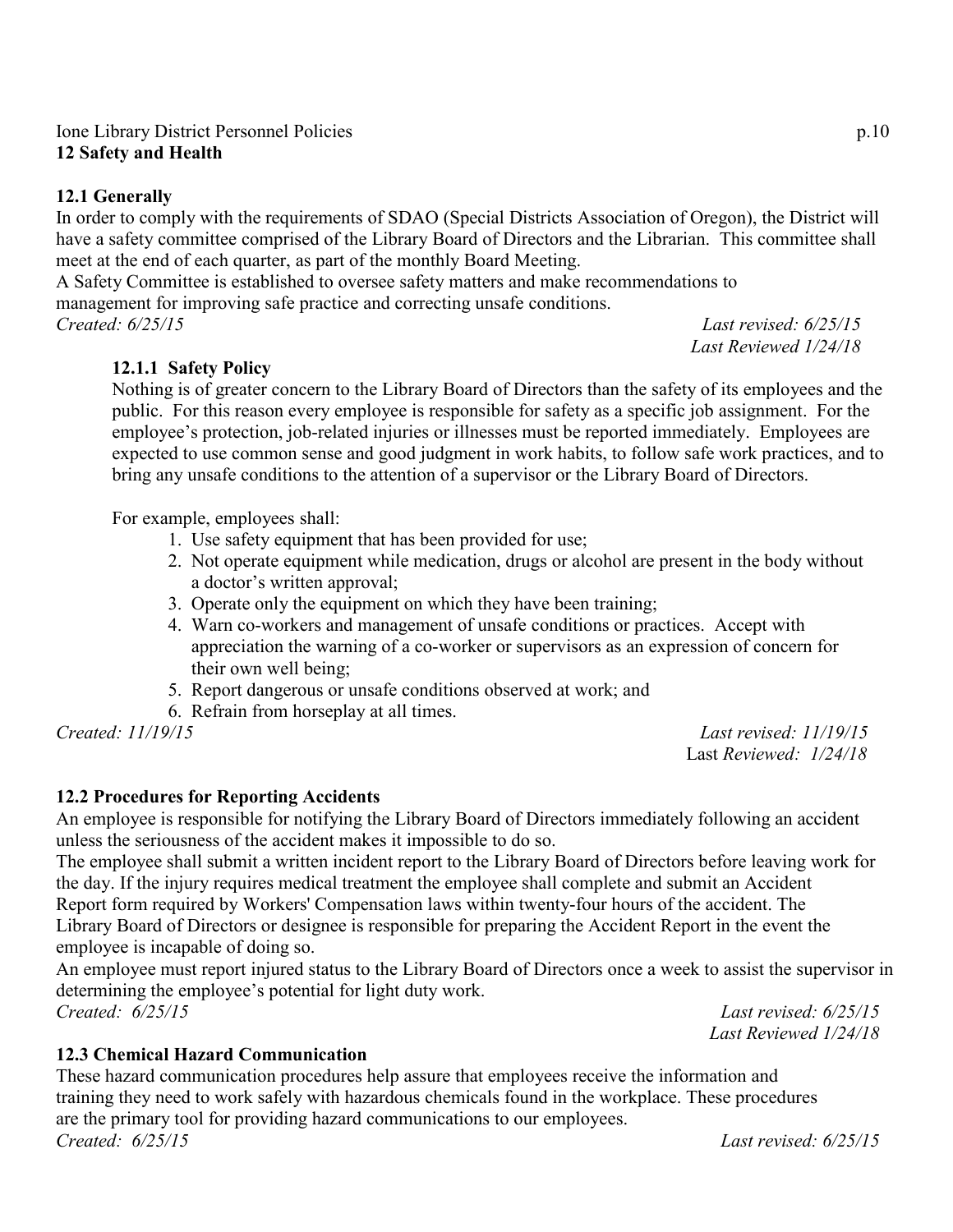Ione Library District Personnel Policies p.11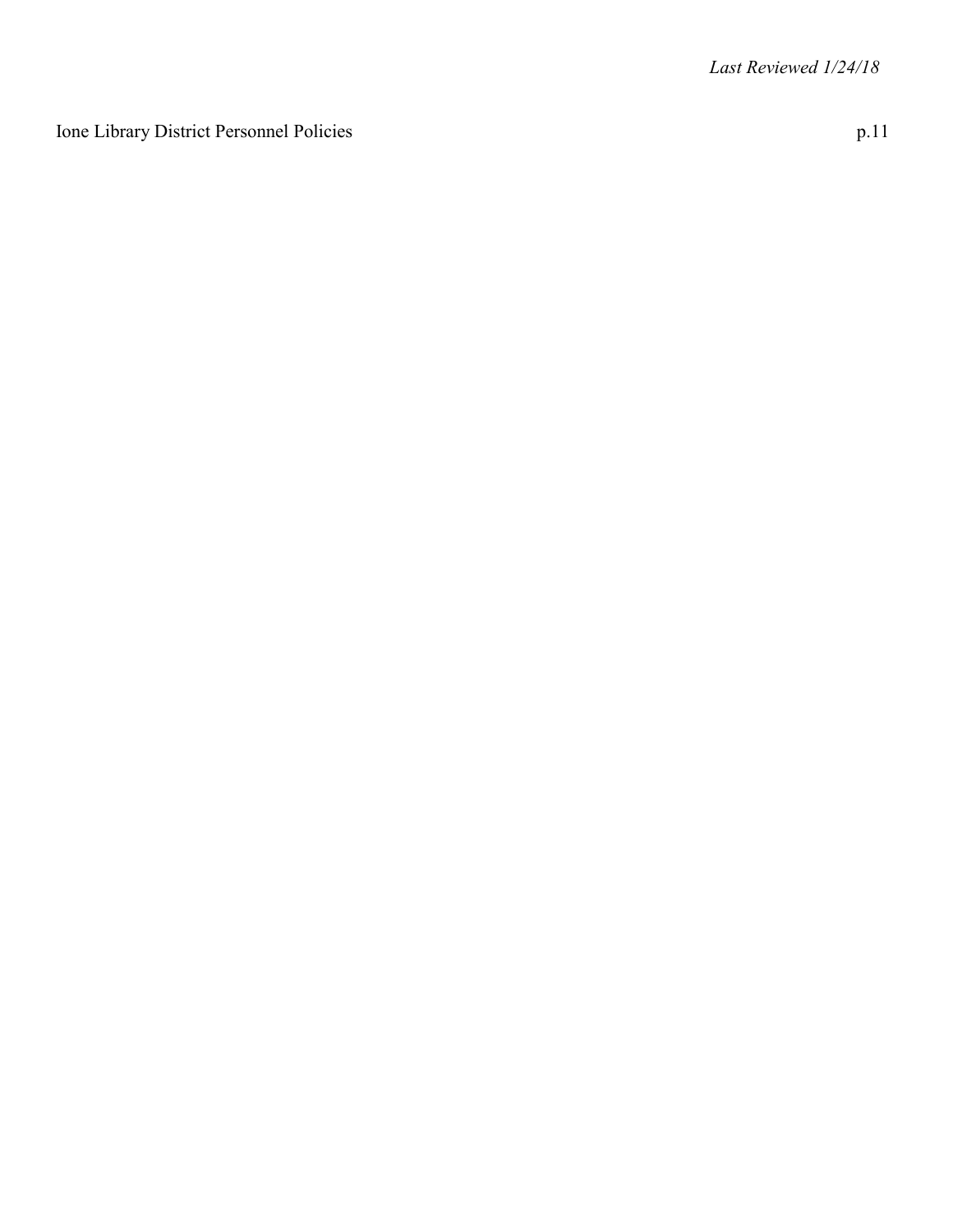#### **12.3.1 Right to Know Information Center**

An employee "Right to Know" Information Center is located . A copy of this policy, up-to-date Material Safety Data Sheets (MSDS), a current chemical inventory and container labels are maintained at this Center and are available for review. *Created: 6/25/15 Last revised: 6/25/15*

 *Last Reviewed 1/24/18*

#### **12.3.2 Labeling Requirements**

OR-OSHA defines a label as any written, printed, or graphic sign or symbol displayed on containers of hazardous chemicals. These labels include the identity of the material, appropriate hazard warnings, and name and address of the chemical manufacturer, importer, or other responsible party. Proper labeling is essential to the success of this hazard communication program.

Employees receiving or accepting delivery of chemicals should check incoming chemical containers to make sure they are properly marked. Each container shall be examined when it is received to be sure the label is accurate and the container is in good condition. If found to be inadequately labeled or the container damaged, the District will attach its own label or return the damaged container.

Employees may not remove or deface a label on any chemical container. If a label is found defaced, the product container must be removed from use until the label is replaced with an approved one. All hazardous chemical containers used by the District will clearly identify the chemical on the label

and include appropriate hazard warning and the manufacturer's name and address.

No container will be released for use until this information is verified. The Safety Committee will ensure that all containers are labeled with a copy of the original manufacturer's label or a label that has the appropriate identification and hazard warning.

*Created: 6/25/15 Last revised: 6/25/15 Last Reviewed 1/24/18*

#### **12.3.3 Material Safety Data Sheets (MSDS)**

The District will obtain, keep on file, and have readily available for review by employees the most current MSDS on each hazardous chemical product used in the workplace. MSDS catalogs are kept . The MSDSs are updated and managed by the Safety

Committee. If a MSDS is not available for a hazardous chemical, immediately notify the chair of the Safety Committee.

MSDSs contain the following information:

- The product identity used on the label;
- The chemical and common name of all ingredients;
- Physical and chemical characteristics of the substance (such as vapor pressure, flash point);
- Physical hazards of the chemical(s), including the potential for fire, explosion and reactivity;
- Health hazards of the chemical(s) , including signs and symptoms of exposure, and any medical conditions which are generally recognized as being aggravated by exposure to the chemical(s);
- Primary route of entry;

• The OSHA Permissible Exposure Limit (PEL), American Conference of Governmental Industrial Hygienists (ACGIH), Threshold Limit Value (TLV) and any other exposure limit used or recommended by the chemical manufacturer, distributor or other responsible party preparing the MSDS, where available;

• Whether the hazardous chemical(s) is listed in the National Toxicology Program (NTP) Annual Report on Carcinogens (latest edition) or has been found to be a potential carcinogen in the International Agency for Research on Cancer (IARC) Monographs (latest editions), or by OSHA;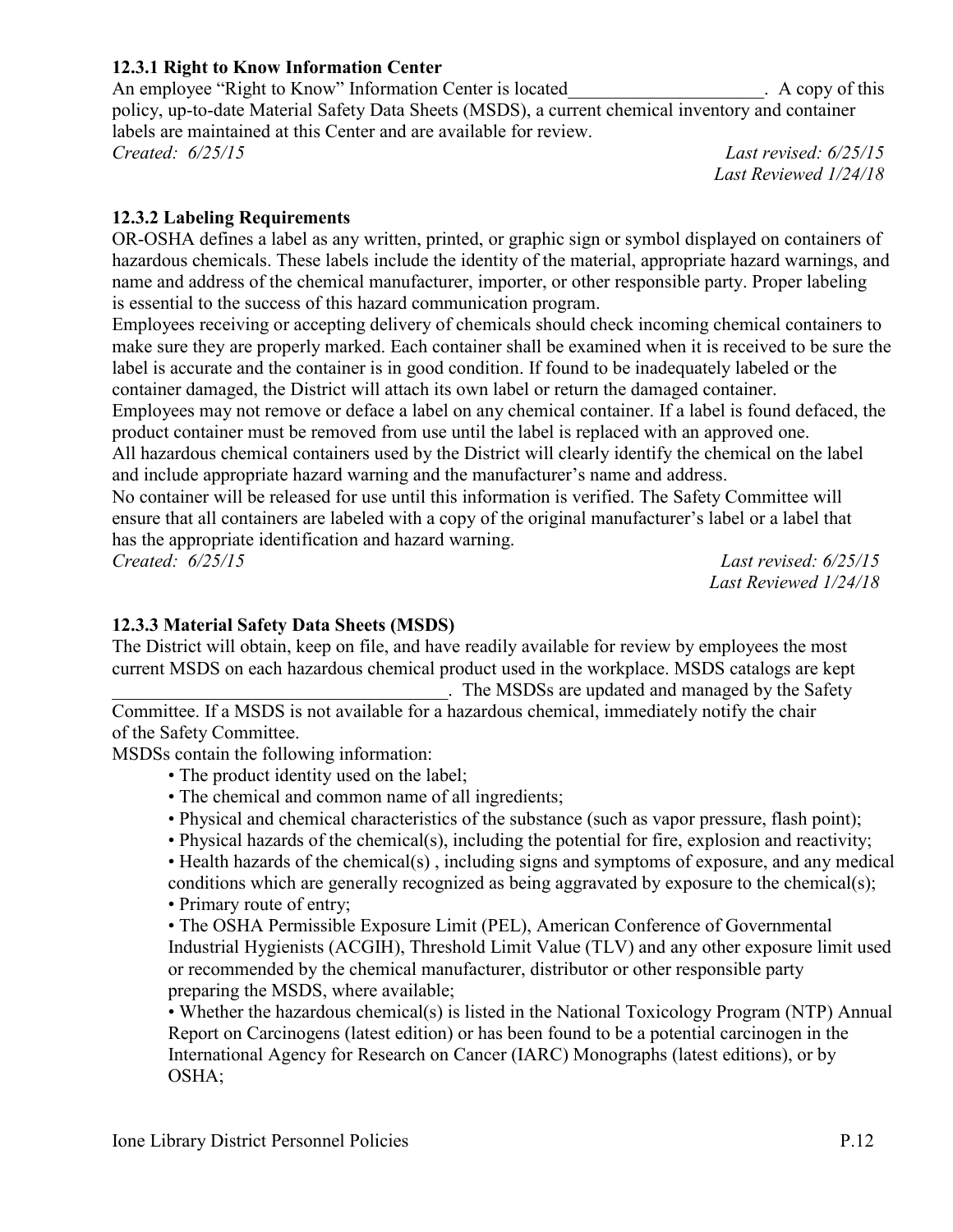• Any precautions or control measures for safe handling and use that are known to the chemical manufacturer, including appropriate hygienic practices (such as personal protective equipment), protective measures during repair and maintenance or contaminated equipment, and procedures for cleanup of spills and leaks;

• Emergency and first aid procedures;

• Date the MSDS was prepared or the date of the last change to it;

• Name, address and telephone number of the party who prepared the MSDS, who can provide additional information on the chemical and appropriate emergency procedures, if necessary.

Additionally, the following requirements for MSDS should be followed.

• The information on the MSDS must accurately reflect the scientific evidence used in making the hazard determination.

• MSDSs must be provided with initial shipments and with the first shipment after a revision.

• Manufacturers and distributors must ensure that updated information is provided to the District in a timely manner.

• The District must maintain copies of the MSDS for each chemical product used in the workplace and ensure that these are accessible in the work area during each shift.

• Where employees must travel from one geographical location to another during a work shift, the MSDSs may be kept at a primary workplace.

• MSDSs must be made readily available to employees, their designated representatives, and OSHA.

• The MSDS may be kept in any form as long as it provides the required information and meets the accessibility requirement.

*Created: 6/25/15 Last revised: 6/25/15 Last Reviewed 1/24/18*

#### **12.3.4 Hazardous Non-Routine Tasks**

Before employees perform non-routine tasks that may expose them to hazardous chemicals, they will be informed by their supervisor about the chemicals' hazards. The information will include:

- Specific chemical hazards
- Safe work practices necessary to control exposure
- What to do in case of an emergency.
- Measures the District has taken to reduce the hazards, including ventilation, presence of another employee and emergency procedures.<br>Created:  $6/25/15$

*Created: 6/25/15 Last revised: 6/25/15 Last Reviewed 1/24/18*

#### **12.3.5 Informing Contractors**

It is the responsibility of the Library Board of Directors to provide contractors and their employees with the following information if they may be exposed to hazardous chemical in our workplace:

- A copy of this Hazard Communication Plan.
- The identity of the chemicals, how to review material safety data sheets, and an explanation of the container and pipe-labeling system.

The Library Board of Directors will also obtain a MSDS for any hazardous chemical a contractor brings into the workplace. *Created: 6/25/15 Last revised: 6/25/15*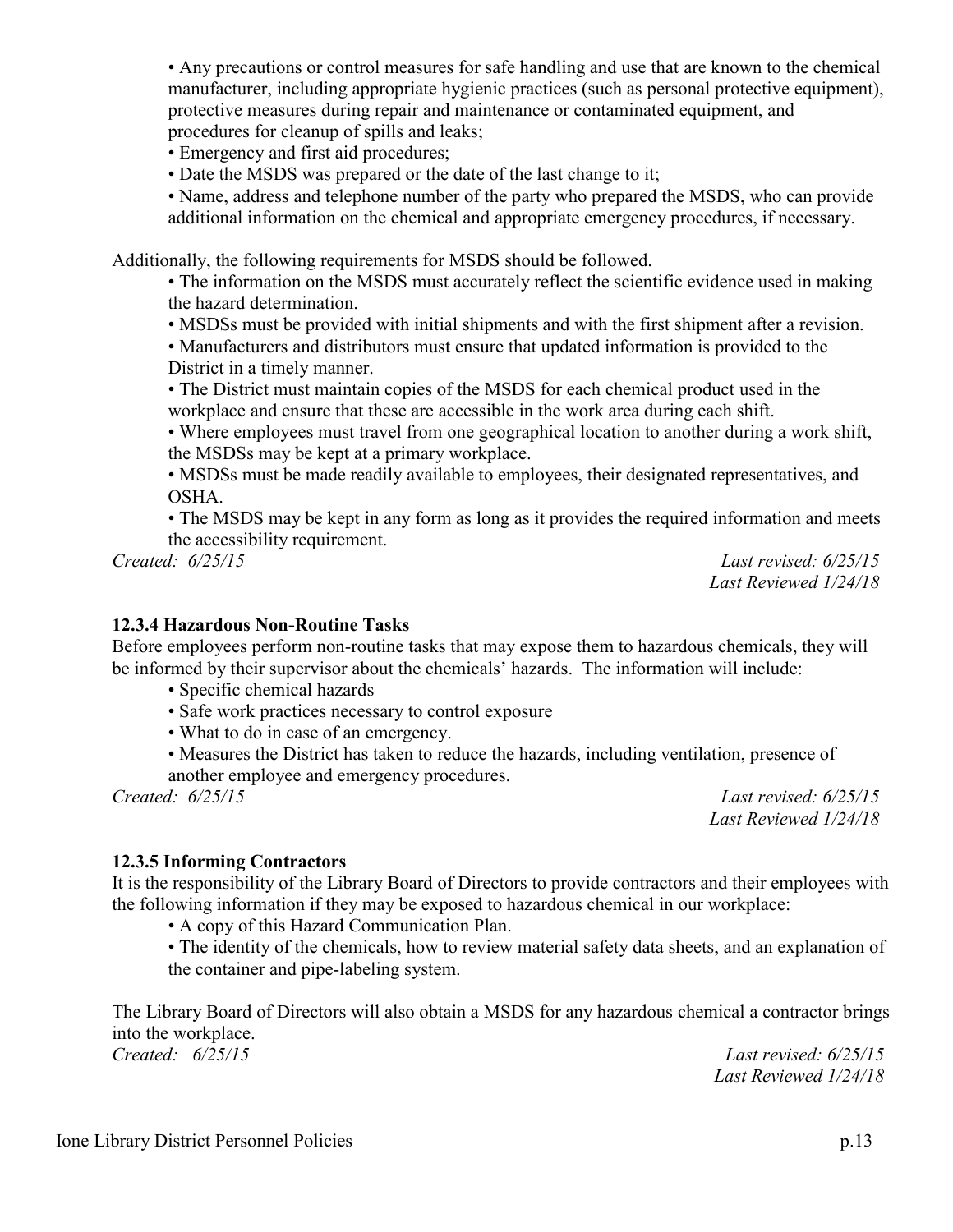#### **12.4 Illegal Drugs, Alcohol, and Tobacco**

It is the District's intent and obligation to provide a drug-free, healthy, safe, and secure work environment. To satisfy these responsibilities and to be compliant with the Drug-Free Work Place Act of 1988, the District will maintain a work environment where employees are free from the effects of illegal drugs, alcohol, or other job-impairing substances.

It is also the policy of the District to ensure a tobacco/smoke-free environment through positive and educational messaging that promotes the long-term health and safety of District employees and the public.

*Created: 6/25/15 Last revised: 6/25/15 Last Reviewed 1/24/18*

#### **12.5 Workplace Violence Prevention**

#### **12.5.1 Generally**

The safety and security of employees and patrons is important to the District. Threats and acts of violence against employees, patrons, visitors, guest or other individuals by anyone in or on District facilities or vehicles is strictly prohibited at all times and will not be tolerated. Violations of this program by an employee or non-employee will lead to sanctions that may include employment dismissal, exclusion, and/or criminal prosecution. *Created: 6/25/15 Last revised: 6/25/15*

 *Last Reviewed 1/24/18*

#### **12.5.2 Responsibilities and Reporting**

Employees are responsible for the following:

- 1. Creating and maintaining a work environment free of workplace violence.
- 2. Promptly dialing 911 and provide relevant information in an emergency situation.
- 3. Removing the individual from the premises, if it will defuse the situation.
- 4. Notifying the Library Board of Directors or designee of any act of physical, verbal, or written aggressive behavior that they have witnessed, have received, or have been told that another person has witnessed or received.
- 5. Reporting any behavior they have witnessed which they regard as threatening or violent, when the behavior is job-related, when the act might be carried out in District facilities or vehicles, or when it is connected to employment with the District. This report shall be made regardless of the relationship between the individual who initiated the threat or threatening behavior and the person or persons who were threatened or were the focus of the threatening behavior.

The District is responsible for the following:

- 1. Taking any report of a threat or an act of workplace violence seriously by documenting the information and taking immediate necessary steps to prevent or reduce the impact of any violent act.
- 2. Directing reports of external threats and acts of violence to law enforcement for solutions, if appropriate.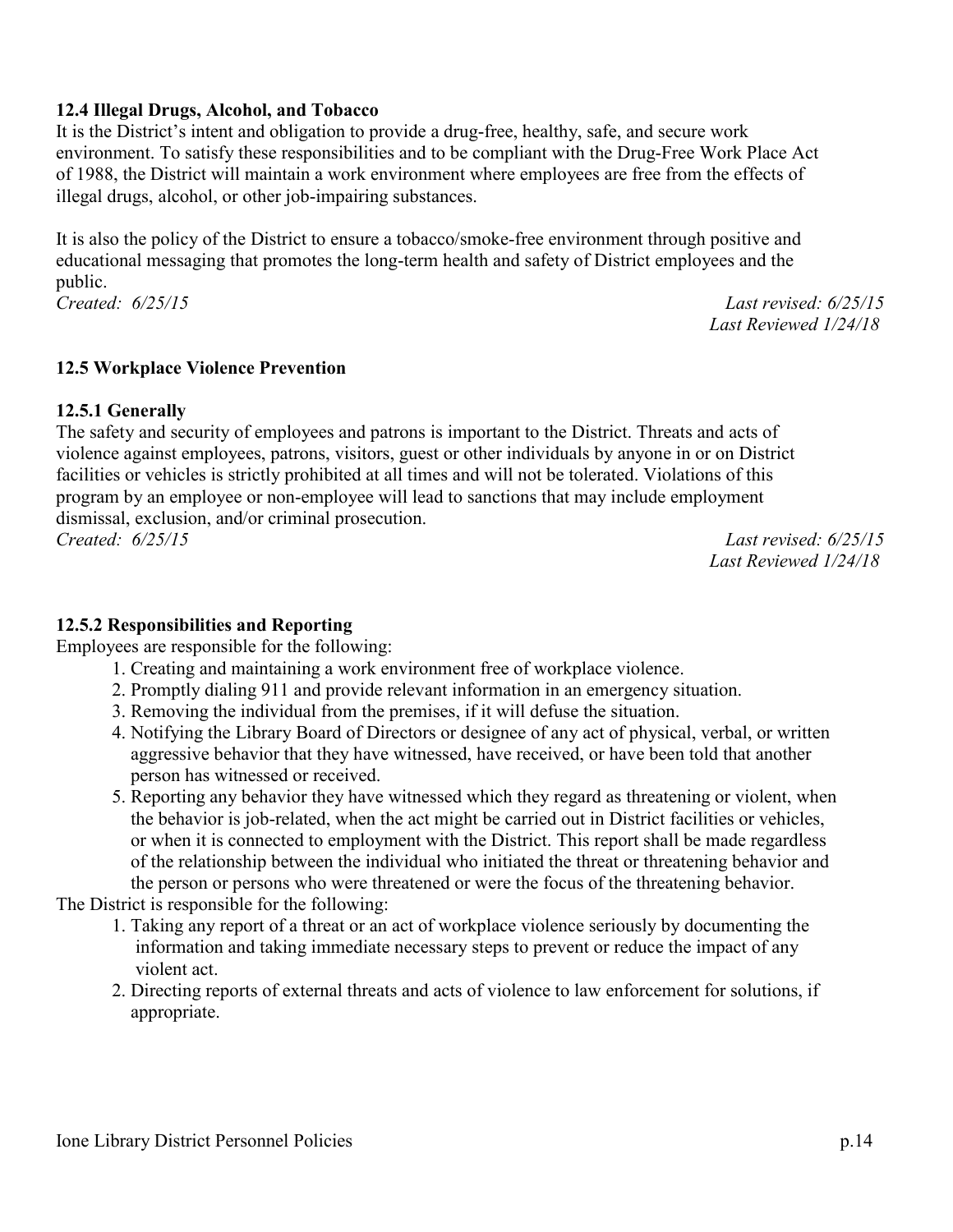Additional District responses may include, but are not limited to, referral to the Employee Assistance Program (EAP), disciplinary action up to and including termination, exclusion from facilities, criminal prosecution of the person or person involved, and suspension or termination of any business relationship.

As deemed appropriate by the District, erroneous information pertinent to the allegations will be disclosed to the parties involved. Intentional reporting of known false information by an employee regarding workplace violence could lead to disciplinary action up to and including termination.

Any intimidation, coercion, discrimination or retaliation against an individual who reports an act of workplace violence or who testifies assists or participates in any manner in an investigation will not be tolerated. Should an act of retaliation be confirmed, the employee who is retaliating against another person is subject to discipline, up to and including termination. *Created: 6/25/15 Last revised: 6/25/15*

 *Last Reviewed 1/24/18*

#### **12.5.3 Confidentiality**

The District recognizes the sensitivity of the information requested in this procedure. The privacy of individuals will be protected to the greatest extent possible. Information received from these reported incidents will be shared only with those who have a need to know. Written reports will be handled in a secure and confidential manner.

Individuals who are the object of threats or potential danger shall be informed and will be a part of the discussion for the establishment of a defensive posture.

*Created: 6/25/15 Last revised: 6/25/15 Last Reviewed 1/24/18*

#### **12.5.4 Post-Incident Options**

Employee Assistance Program (EAP) – This program is available to all employees and has an intended purpose of de-escalating any potential volatile situation involving an employee or family member as it related to workplace violence.

Traumatic Incident Stress Management – Should a traumatic or violent incident occur, a program will be available to any employee involved in order to reduce the post-stress syndrome.

The District will encourage employees who are victims of workplace violence to report the crime to law enforcement. When feasible the District will facilitate employees' reporting of workplace violence crimes to law enforcement. *Created: 6/25/15 Last revised: 6/25/15*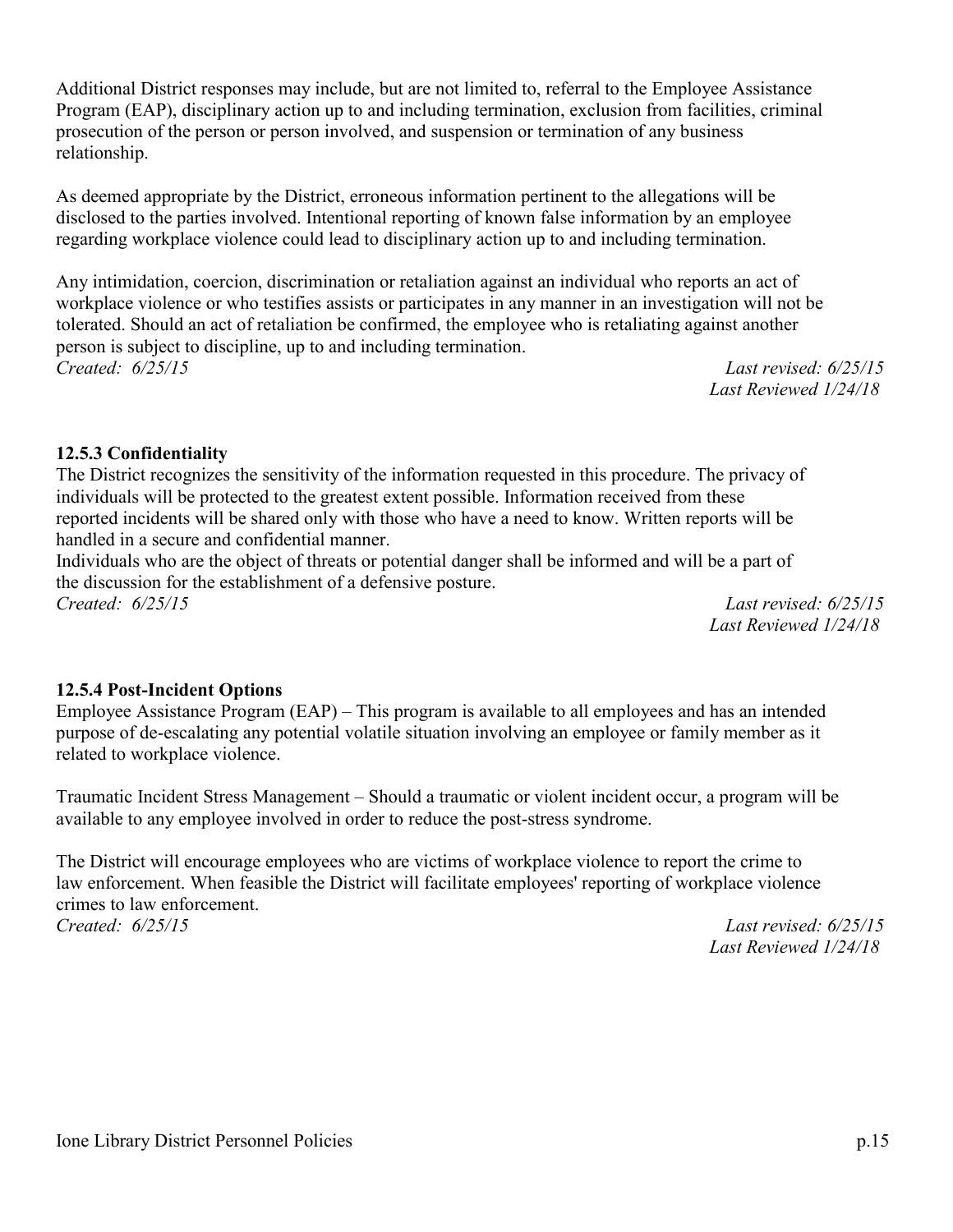#### **12.5.5 Self-Defense**

While employees are strongly discouraged from becoming physically engaged, in some cases an employee may be justified in using physical force to defend against an assault. ORS 161.205 gives an individual the right to use physical force for self-defense.

Employees using physical force for self-defense may use only the force that is reasonable necessary to defend themselves or another person. An employee involved in any incident involving physical force must immediately contact the Library Board of Directors and submit an incident report.

Unwarranted or excessive physical force by an employee may result in disciplinary action up to and including termination and/or criminal charges being filed.

*Created: 6/25/15 Last revised: 6/25/15 Last Reviewed 1/24/18*

#### **12.6 Suspected Child Abuse Reporting Policy**

#### **12.6.1 Purpose**

Oregon law mandates that workers in certain positions must report if they have reasonable cause to suspect child abuse or neglect. These people are called mandatory reporters. Employees of the District, as defined under ORS 419B.005, are obligated to report suspected abuse while either on or off duty. *Created: 6/25/15 Last revised: 6/25/15*

 *Last Reviewed 1/24/18*

#### **12.6.2 Definitions**

Oregon law recognizes these types of child abuse:

- Mental injuries;
- Sexual abuse or exploitation;
- Rape or incest;
- Neglect or maltreatment;
- Threatened harm;
- Permitting a person under 18 years of age to enter or remain in or upon premises where methamphetamines are being manufactured;
- Unlawful exposure to a controlled substance, as defined in ORS 475.005, that subjects a child to substantial risk of harm to his/her health or safety.

A child is an unmarried person under the age of 18. *Created: 6/25/15 Last revised: 6/25/15*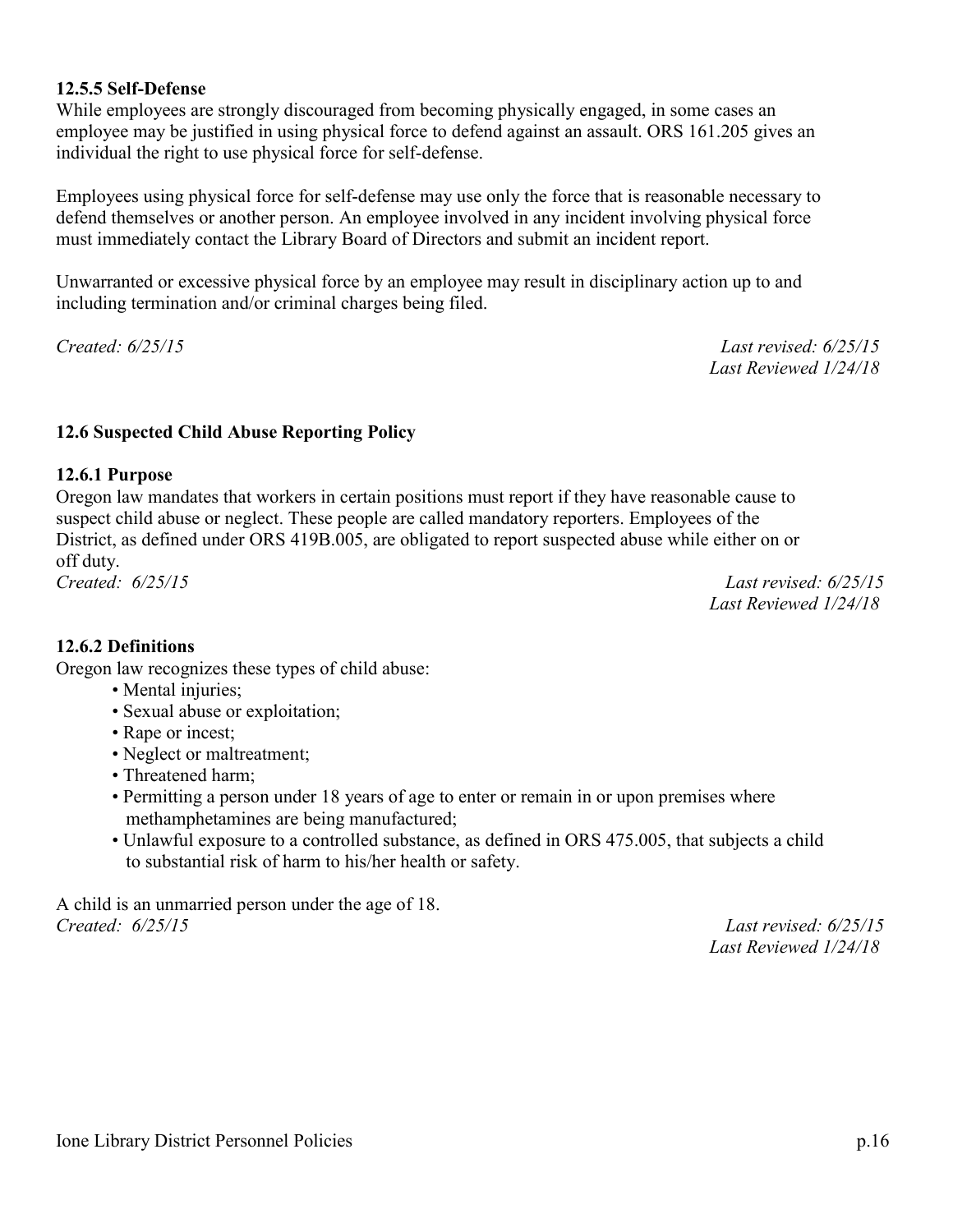#### **12.6.3 Reporting Procedure**

Any employee who has reasonable cause to believe that a child has been abused or who comes into contact with someone suspected of abusing a child shall immediately notify the Oregon Department of Human Services or the Morrow County Sheriff. The employee shall then immediately inform the Library Board of Directors.

A written record of the abuse report shall be made by the employee suspecting the abuse of a child.

The report must contain, if known, the following information:

- The names and addresses of the child and parents/guardians responsible for the child's care;
- The child's age;
- The nature and extent of abuse (including any evidence of previous abuse);
- The explanation given for the abuse;
- Any information the employee believes may be helpful in establishing the cause of the abuse or the perpetrator's identity.

All District volunteers significantly involved in the delivery of services to children are also subject to this policy, even though they are not mandatory reporters under the law. A volunteer who suspects that a child has been abused is to report the situation to the Library Board of Directors. The Library Board of Directors will then immediately notify the Oregon Department of Human Services or the Morrow County Sheriff. *Created: 6/25/15 Last revised: 6/25/15*

 *Last Reviewed 1/24/18*

#### **12.6.4 Immunity of Persons Reporting in Good Faith**

Anyone reporting in good faith and who has reasonable grounds for making the report shall have immunity from any liability, civil or criminal, that might otherwise be incurred or imposed with respect to the making or content of such report. Any such participant shall have the same immunity with respect to participating in any judicial proceeding resulting from such report. *Created: 6/25/15 Last revised: 6/25/15*

 *Last Reviewed 1/24/18*

#### **12.6.5 Failure to Comply**

Any District employee subject to this policy who fails to report suspected child abuse as provided by this policy commits a violation punishable by law. Intentionally making a false report of child abuse is also a violation of law. If an employee fails to report suspected abuse of a child or fails to maintain confidentiality of records as required by this policy, s/he will be subject to discipline, up to and including termination. *Created: 6/25/15 Last revised: 6/25/15*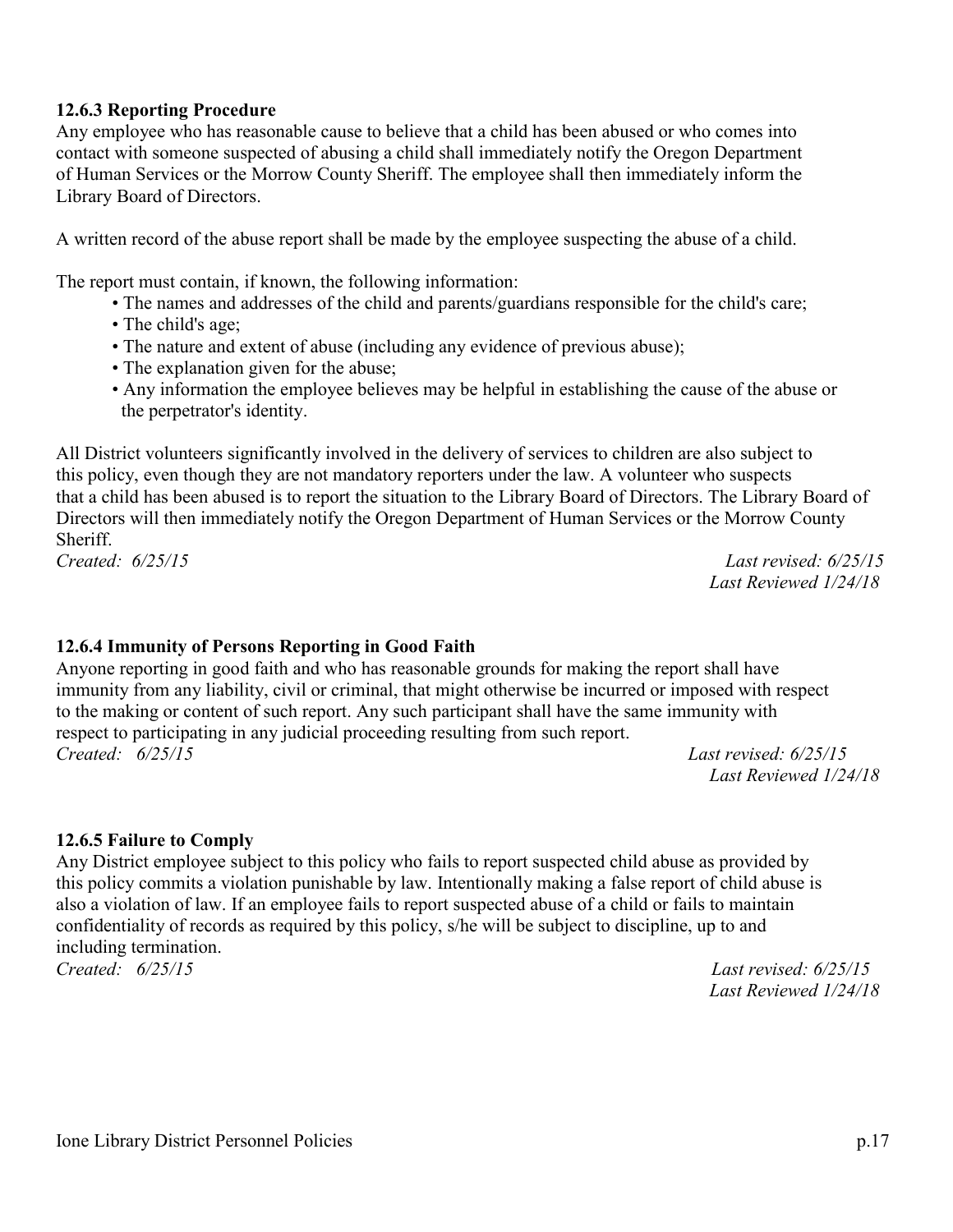#### **12.7 Suspected Elder Abuse Reporting Policy**

#### **12.7.1 Purpose**

Oregon law mandates that workers in certain positions must report to the appropriate authorities if they have reasonable cause to suspect elder abuse or neglect. These people are called mandatory reporters. Employees of the District, as defined under ORS 124.050, are obligated to report suspected abuse while in the performance of their official duties. *Created: 6/25/15 Last revised: 6/25/15*

 *Last Reviewed 1/24/18*

#### **12.7.2 Definitions**

Oregon law recognizes these types of elder abuse:

- □ Physical abuse;
- □ Neglect;
- $\Box$  Self neglect;
- Abandonment;
- □ Verbal or emotional abuse;
- $\Box$  Financial exploitation;
- $\Box$  Sexual abuse;
- $\Box$  Involuntary seclusion;
- □ Wrongful restraint.

An elder or elderly person is any person 65 years of age or older with whom an employee comes in contact while acting in an official capacity. Mandatory reporting requirements also extend to any resident in a long-term care facility with whom an employee comes in contact while acting in an official capacity.

*Created: 6/25/15 Last revised: 6/25/15 Last Reviewed 1/24/18*

#### **12.7.3 Reporting Procedure**

Any employee who has reasonable cause to believe that an elderly person or resident of a long-term care facility has been abused or who comes into contact with someone suspected of abusing an elderly person or resident of a long-term care facility shall immediately notify the Oregon Department of Human Services or the Morrow County Sheriff. The employee shall then immediately inform the Library Board of Directors.

A written record of the abuse report shall be made by the employee suspecting elder abuse. The report must contain, if known, the following information:

- $\Box$  The names and addresses of the elderly person or resident and any person responsible for his/her care;
- $\Box$  The nature and extent of abuse (including any evidence of previous abuse);
- $\Box$  The explanation given for the abuse;
- $\Box$  Any information the employee believes may be helpful in establishing the cause of the abuse or the perpetrator's identity.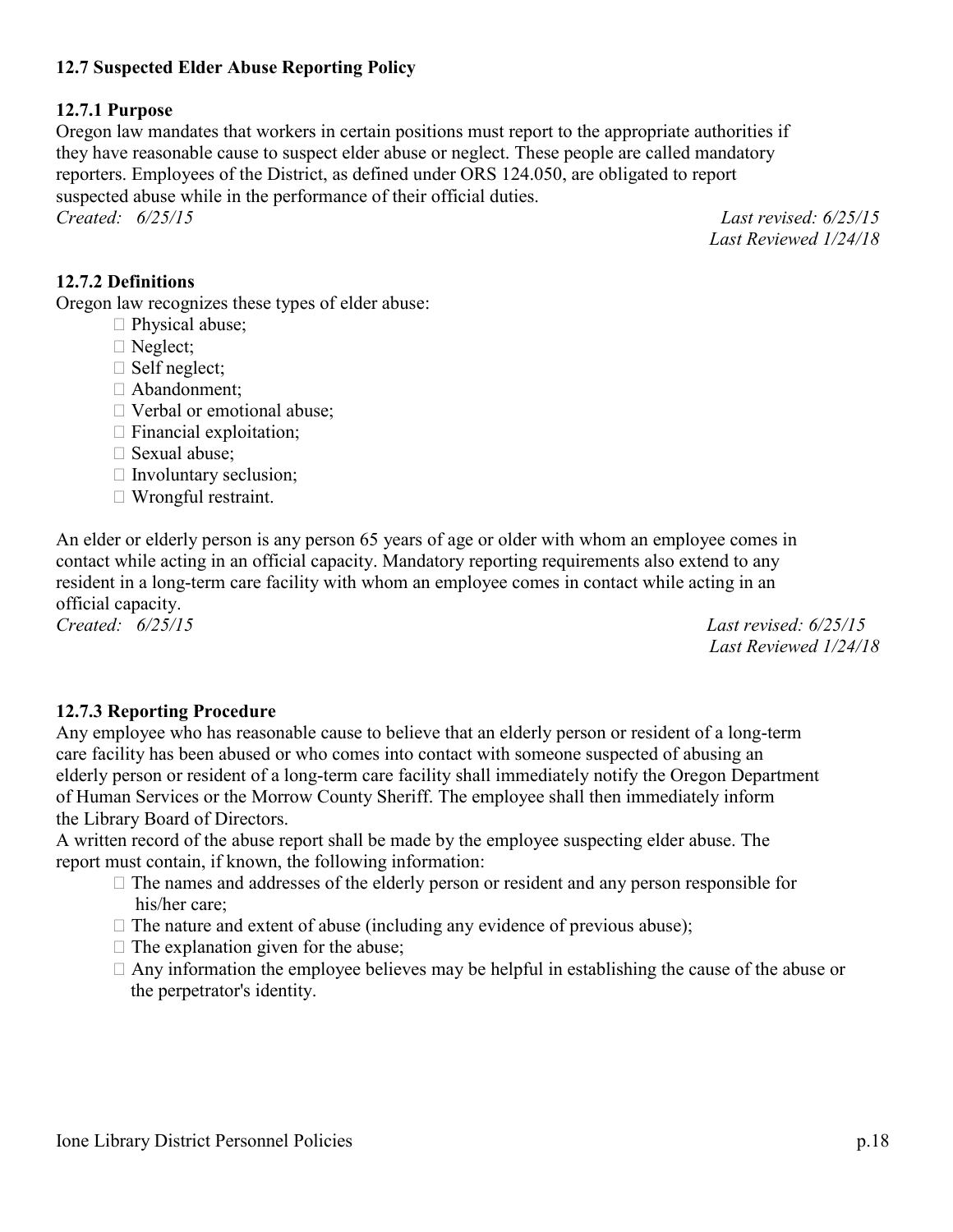All District volunteers significantly involved in the delivery of services to elderly persons or residents of long-term care facilities are also subject to this policy, even though they are not mandatory reporters under the law. A volunteer who suspects elder abuse is to report the situation to the Library Board of Directors. The Library Board of Directors will then immediately notify the Oregon Department of Human Services or the Morrow County Sheriff. *Created: 6/25/15 Last revised: 6/25/15*

 *Last Reviewed 1/24/18*

#### **12.7.4 Immunity of Persons Reporting in Good Faith**

Anyone reporting in good faith and who has reasonable grounds for making the report shall have immunity from any liability, civil or criminal, that might otherwise be incurred or imposed with respect to the making or content of such report. Any such participant shall have the same immunity with respect to participating in any judicial proceeding resulting from such report. *Created: 6/25/15 Last revised: 6/25/15*

#### **12.7.5 Failure to Comply**

Any District employee subject to this policy who fails to report suspected elder abuse as provided by this policy commits a violation punishable by law. Intentionally making a false report of elder abuse is also a violation of law. If an employee fails to report suspected elder abuse or fails to maintain confidentiality of records as required by this policy, s/he will be subject to discipline, up to and including termination. *Created: 6/25/15 Last revised: 6/25/15*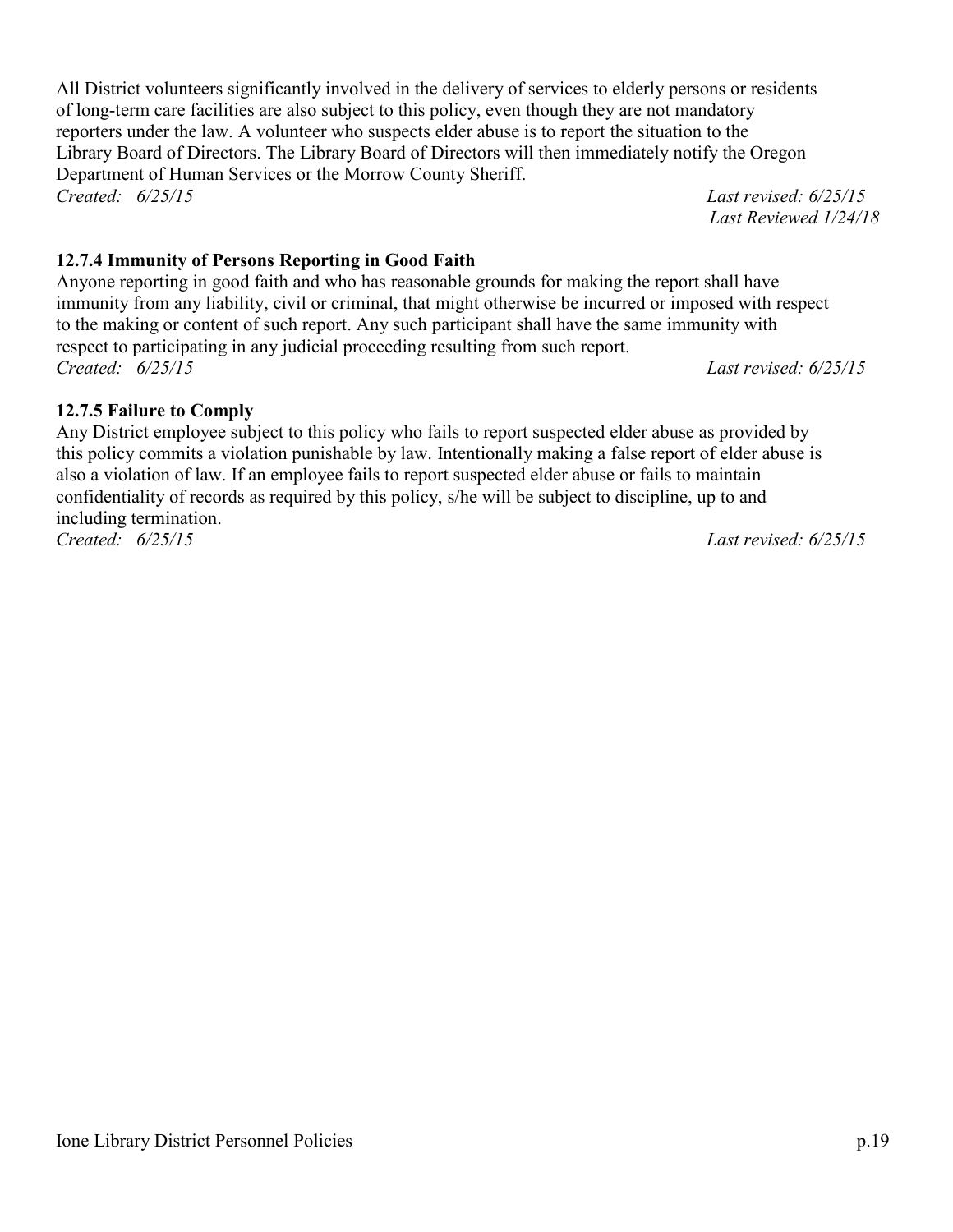#### **APPENDIX A – AFFIRMATION OF RECEIPT OF PERSONNEL POLICIES**

Receipt of Personnel Policies

| T. | , hereby affirm that I have received a copy of |
|----|------------------------------------------------|
|    |                                                |

the Ione Library District Personnel Policies and/or amendements thereto, such as may be listed below and

initialed by me, and I understand it is my personal responsibility to be familiar with these policies.

Any amendments:

Employee's Signature Date